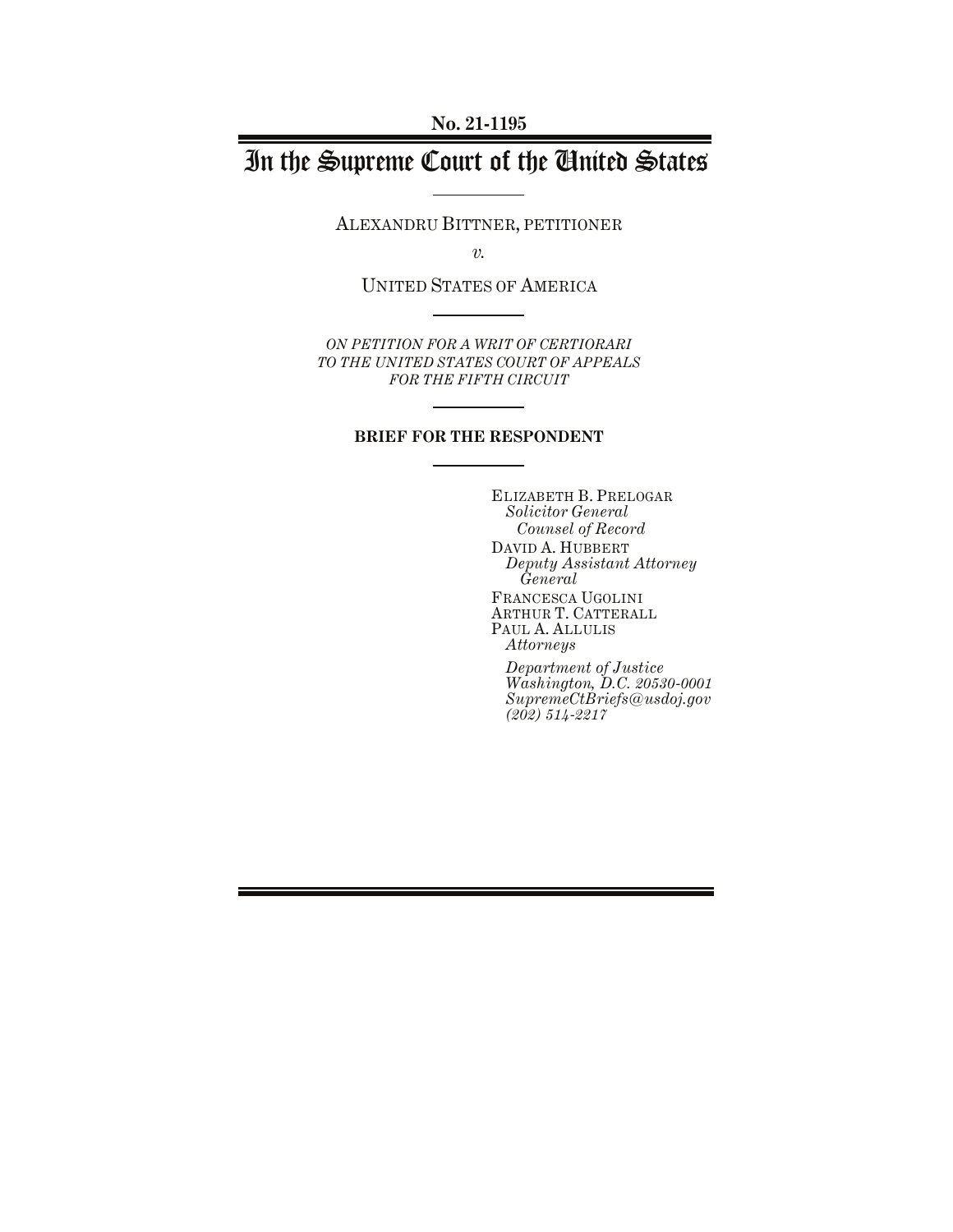#### **QUESTION PRESENTED**

Under 31 U.S.C. 5314 and its implementing regulations, a U.S. person who maintains an account with a foreign financial agency is required to report specified information about the account to the federal government each year on a reporting form prescribed by the Secretary of the Treasury. The prescribed form instructs a filer to report each of the filer's foreign financial accounts on a single form. The Secretary may impose a civil money penalty of up to \$10,000 "on any person who violates, or causes any violation of, any provision of section 5314." 31 U.S.C. 5321(a)(5)(A); see 31 U.S.C. 5321(a)(5)(B)(i). Here, petitioner failed to report dozens of foreign financial accounts in multiple years, and the Secretary imposed a civil penalty of \$10,000 for each unreported account each year. The question presented is as follows:

Whether the court of appeals correctly determined that 31 U.S.C. 5321(a)(5)(A) authorizes the Secretary of the Treasury to impose a civil money penalty of up to \$10,000 for each foreign financial account that petitioner failed to report, for each year in which he failed to report that account, or whether the Secretary was instead limited to imposing a penalty of up to \$10,000 for each annual form that petitioner failed to file to report his numerous foreign financial accounts.

(I)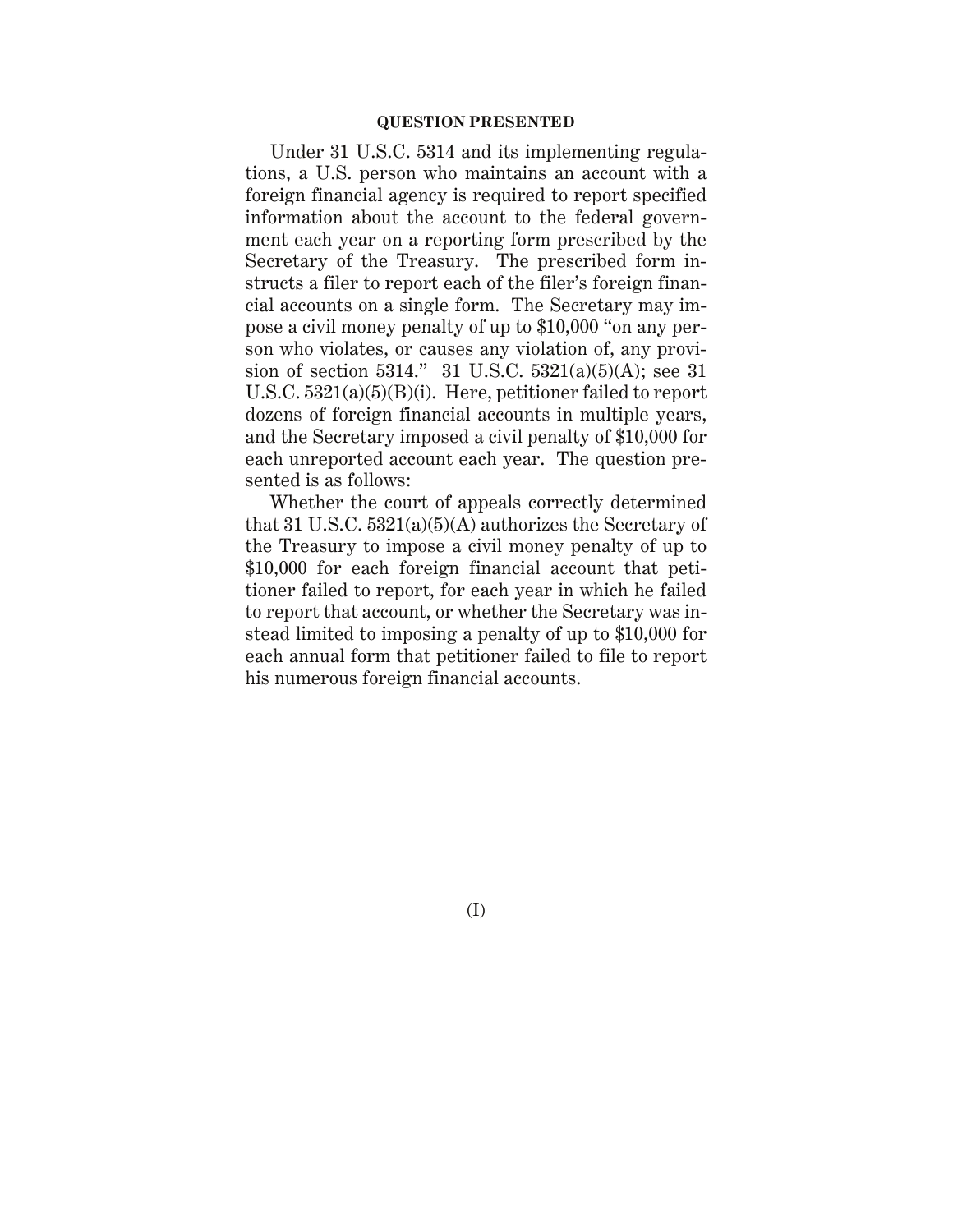### **TABLE OF CONTENTS**

Page

## **TABLE OF AUTHORITIES**

## Cases:

| California Bankers Ass'n v. Shultz,    |  |
|----------------------------------------|--|
|                                        |  |
|                                        |  |
|                                        |  |
| United States v. Boyd, 991 F.3d 1077   |  |
|                                        |  |
| United States v. Horowitz, 978 F.3d 80 |  |
|                                        |  |
|                                        |  |

Statutes and regulations:

(III)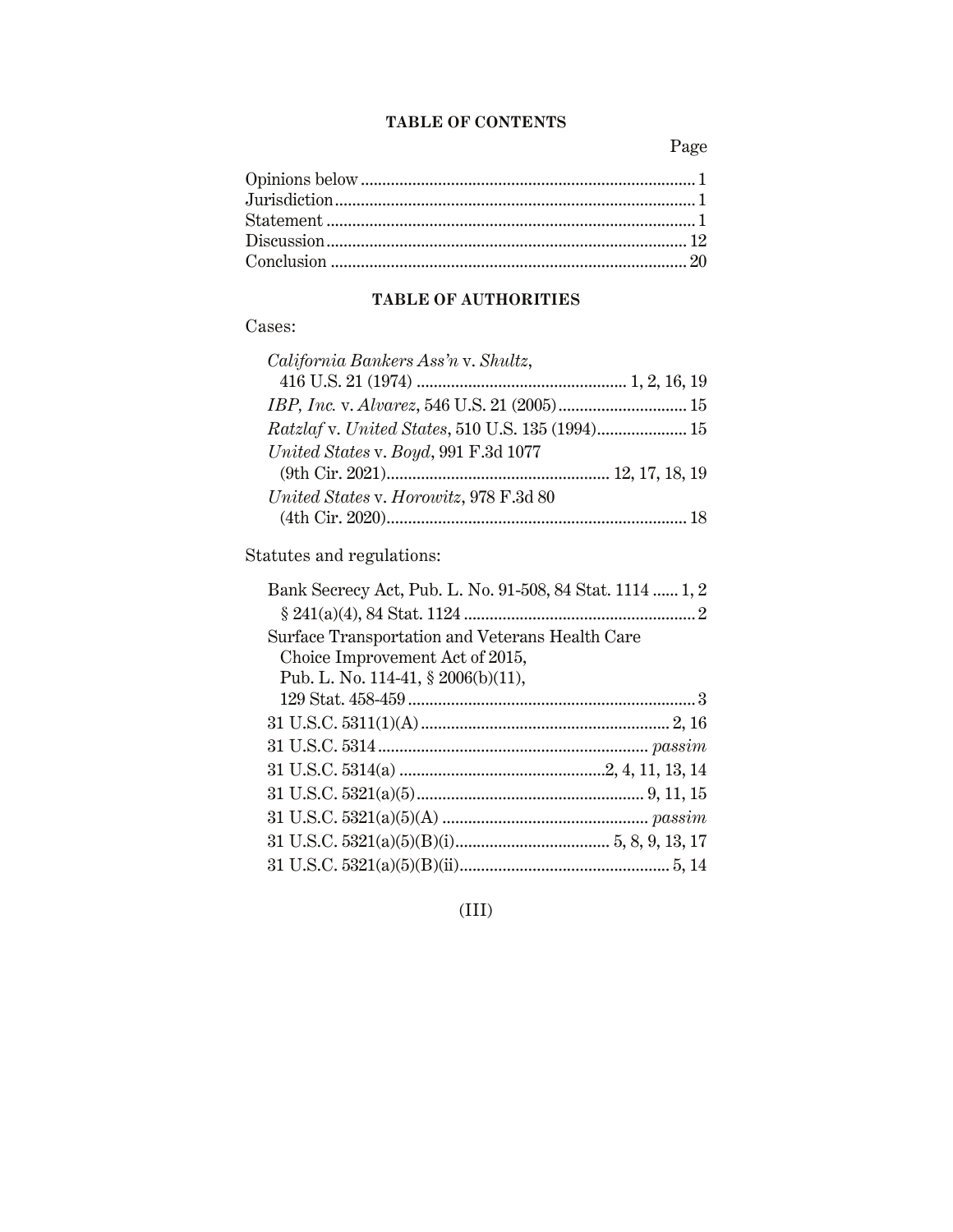| Statutes and regulations-Continued:                   | Page |
|-------------------------------------------------------|------|
|                                                       |      |
|                                                       |      |
|                                                       |      |
|                                                       |      |
|                                                       |      |
|                                                       |      |
|                                                       |      |
|                                                       |      |
|                                                       |      |
| 31 C.F.R.:                                            |      |
|                                                       |      |
|                                                       |      |
|                                                       |      |
|                                                       |      |
|                                                       |      |
|                                                       |      |
|                                                       |      |
|                                                       |      |
|                                                       |      |
|                                                       |      |
|                                                       |      |
|                                                       |      |
| Miscellaneous:                                        |      |
|                                                       |      |
|                                                       |      |
| IRS, Report of Foreign Bank & Financial Accounts      |      |
|                                                       |      |
| TD F 90-22.1, Report of Foreign Bank and Financial    |      |
| Accounts (rev. Jan. 2012), https://go.usa.gov/xuG9X 3 |      |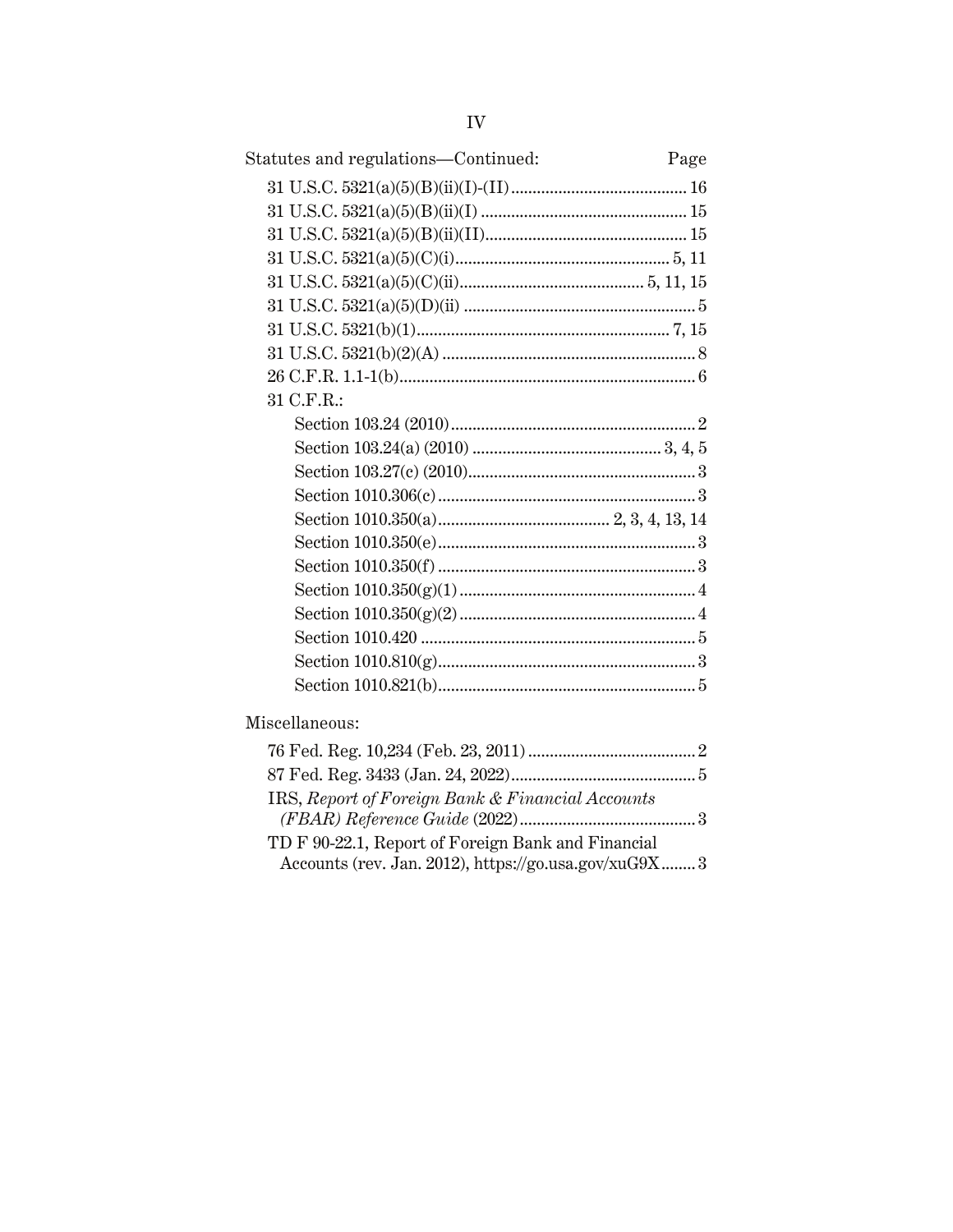## In the Supreme Court of the United States

No. 21-1195

ALEXANDRU BITTNER, PETITIONER

*v.*

UNITED STATES OF AMERICA

*ON PETITION FOR A WRIT OF CERTIORARI TO THE UNITED STATES COURT OF APPEALS FOR THE FIFTH CIRCUIT*

#### **BRIEF FOR THE RESPONDENT**

#### **OPINIONS BELOW**

<span id="page-4-0"></span>The opinion of the court of appeals (Pet. App. 1a-26a) is reported at 19 F.4th 734. The opinion of the district court (Pet. App. 27a-63a) is reported at 469 F. Supp. 3d 709.

#### **JURISDICTION**

<span id="page-4-1"></span>The judgment of the court of appeals was entered on November 30, 2021. The petition for a writ of certiorari was filed on February 28, 2022. The jurisdiction of this Court is invoked under 28 U.S.C. 1254(1).

#### **STATEMENT**

<span id="page-4-2"></span>1. a. In 1970, after "extensive hearings concerning the unavailability of foreign and domestic bank records of customers thought to be engaged in activities entailing criminal or civil liability," *California Bankers Ass'n* v. *Shultz*, 416 U.S. 21, 26 (1974), Congress enacted what is commonly known as the Bank Secrecy Act, Pub. L.

(1)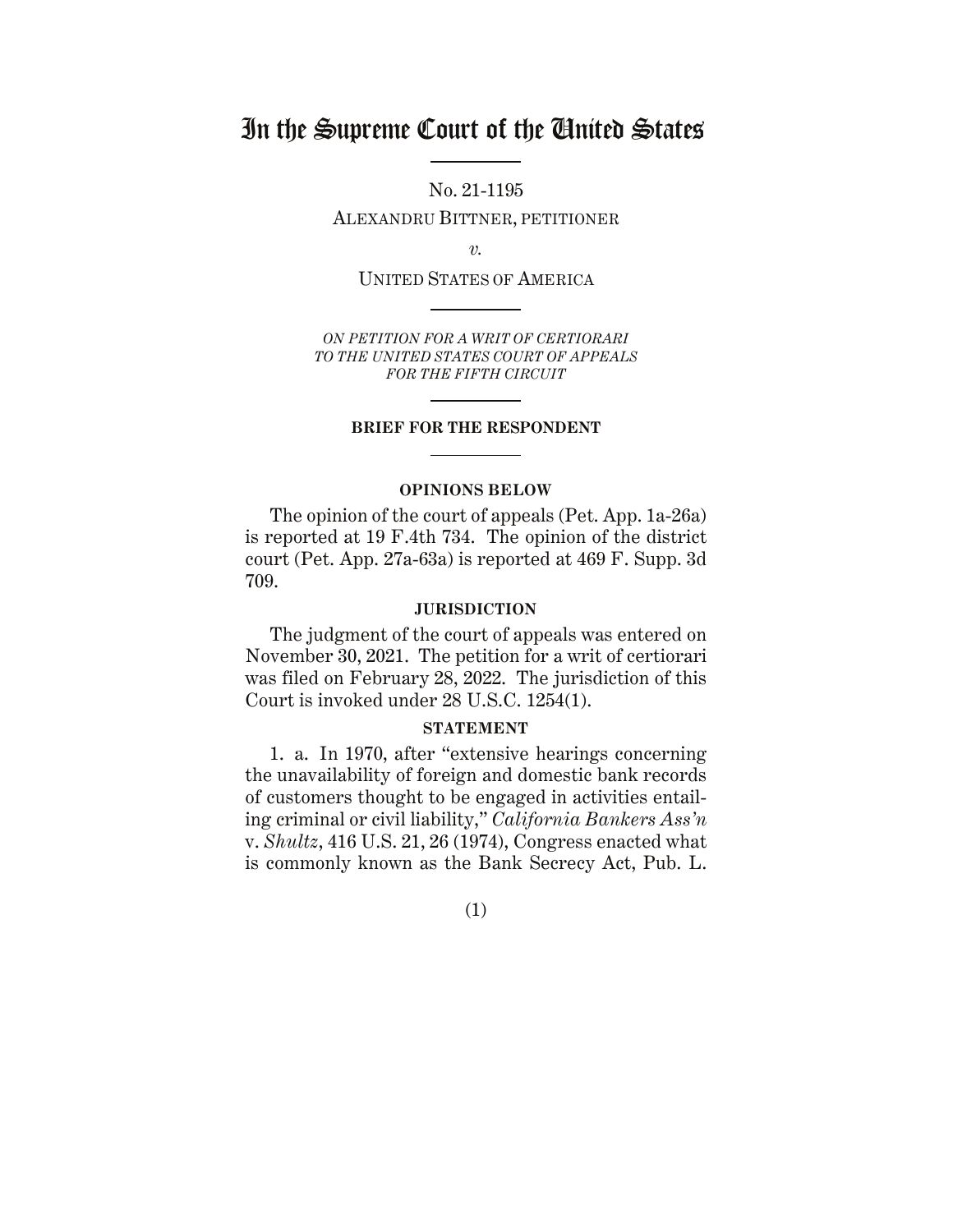No. 91-508, 84 Stat. 1114. The Act was designed to reduce financial crime, tax evasion, and other violations of U.S. law by requiring the creation of records and the making of reports that Congress judged would have "a high degree of usefulness in criminal, tax, or regulatory investigations or proceedings." *California Bankers Ass'n*, 416 U.S. at 26 (citations omitted); see 31 U.S.C. 5311(1)(A).

This case concerns the Bank Secrecy Act's reporting requirements for U.S. persons who maintain financial interests in or signatory authority over foreign bank accounts. In Title II of the Act, as amended, Congress directed the Secretary of the Treasury to promulgate regulations to impose recordkeeping and reporting requirements on any U.S. resident or citizen who "makes a transaction or maintains a relation for any person with a foreign financial agency." 31 U.S.C. 5314(a); see Bank Secrecy Act § 241(a), 84 Stat. 1124. Congress specified that the records and reports "shall contain" certain information "in the way and to the extent the Secretary prescribes." 31 U.S.C. 5314(a).

The Secretary's regulations require each "United States person having a financial interest in, or signature or other authority over, a bank, securities, or other financial account in a foreign country" to "report such relationship \* \* \* for each year in which such relationship exists."  $31$  C.F.R.  $1010.350(a)$ .<sup>1</sup> The regulations further require each U.S. person who is obligated to report a foreign financial account to "provide such information as shall be specified in a reporting form" that has been

 $<sup>1</sup>$  The Secretary's regulations were renumbered during the years</sup> at issue here, 2007-2011. See 76 Fed. Reg. 10,234, 10,234 n.1, 10,245- 10,246 (Feb. 23, 2011). The reporting requirements were previously found at 31 C.F.R. 103.24 (2010).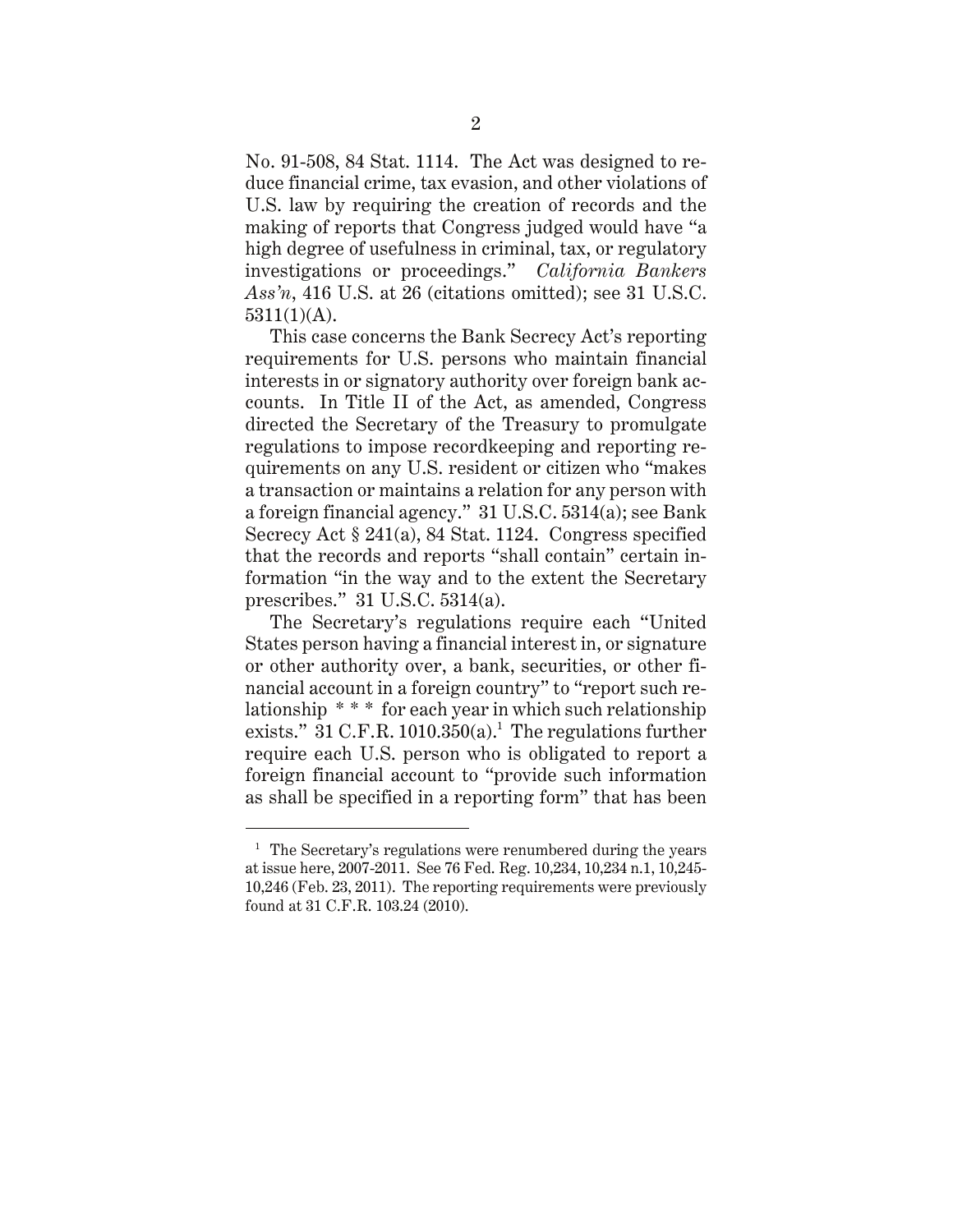prescribed by the Secretary under Section 5314. *Ibid.* During the period relevant to this case (2007-2011), the prescribed form was Treasury Department Form 90- 22.1, Report of Foreign Bank and Financial Accounts (FBAR), and it was to be filed with the Internal Revenue Service (IRS). *Ibid.*; see Pet. App. 4a*.* 2

The reporting requirement in the Secretary's regulations applies when a U.S. person has a financial interest in or signatory or other authority over one or more foreign financial accounts, see 31 C.F.R. 1010.350(a), (e), and (f), and the aggregate balance of those accounts "exceed[ed] \$10,000 \* \* \* during the previous calendar year," 31 C.F.R. 1010.306(c). Cf. 31 C.F.R. 103.24(a), 103.27(c) (2010). The required report must be filed by a specific date each year—previously June 30, and now April 15. See Surface Transportation and Veterans Health Care Choice Improvement Act of 2015, Pub. L. No. 114-41, § 2006(b)(11), 129 Stat. 458-459 (mandating April 15 deadline); 31 C.F.R. 1010.306(c) (regulatory text reflecting prior June 30 deadline).

The FBAR prescribed for use during the years at issue here required basic identifying information about the filer, such as the person's name, address, and date of birth. See C.A. ROA 265-268, 269-276, 277-284 (reprinting versions of the form as revised in July 2000, October 2008, and January 2012, respectively); accord TD F 90-22.1, Report of Foreign Bank and Financial

 $2\degree$  The prescribed form for an FBAR is now FinCEN Report 114, which is filed electronically with the Financial Crimes Enforcement Network in the Department of the Treasury. See IRS, *Report of Foreign Bank & Financial Accounts (FBAR) Reference Guide* 1 (2022). The IRS continues to exercise the Secretary's delegated authority to enforce Section 5314 and its implementing regulations. See 31 C.F.R. 1010.810(g).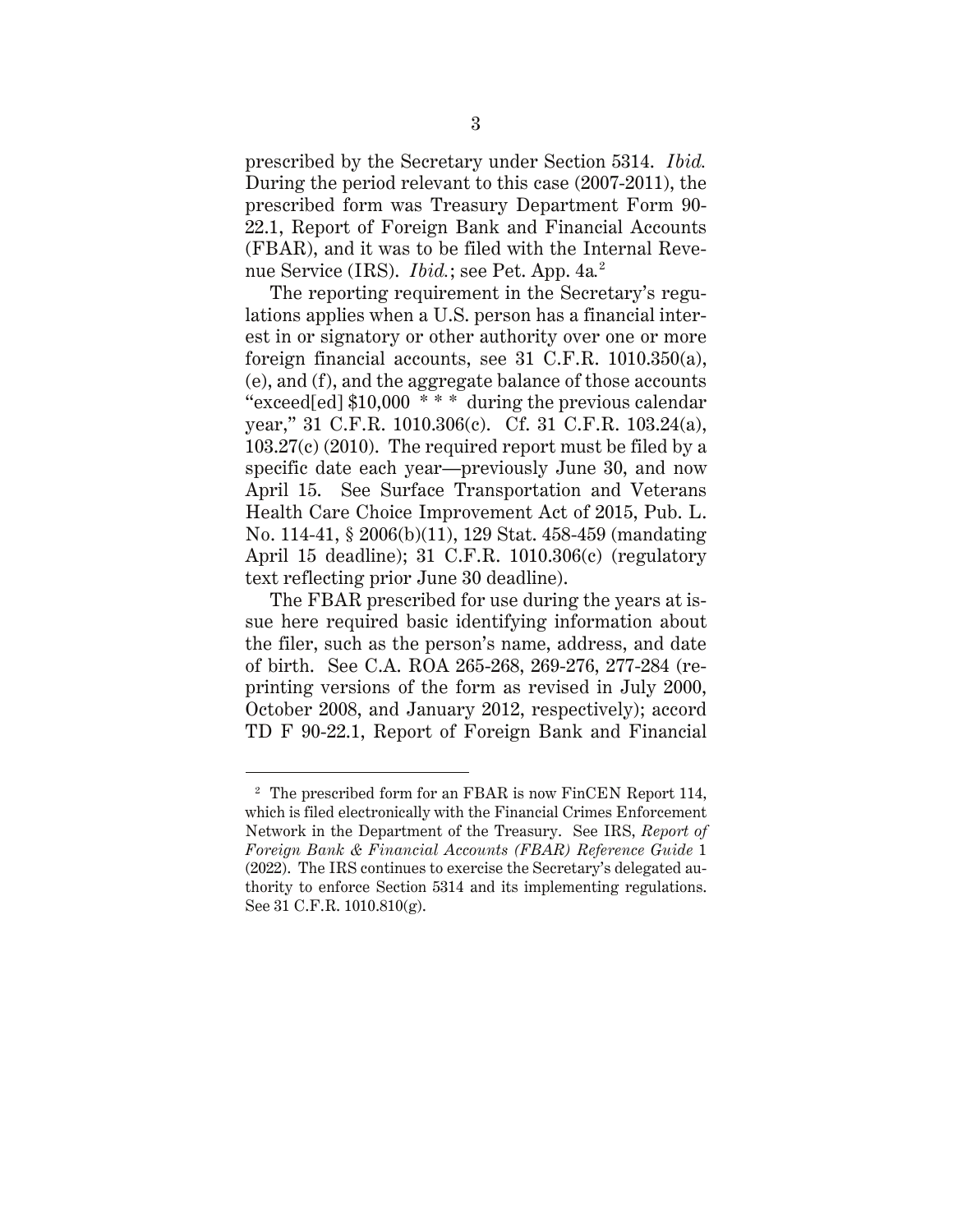Accounts (rev. Jan. 2012), https:/[/go.usa.gov/xuG9X.](https://go.usa.gov/xuG9X) The FBAR also required information about each of the filer's foreign financial accounts, such as the name of the foreign financial institution at which the account was held, the account number, and the maximum value of the account during the reporting period. C.A. ROA 265, 269, 277. The form's first page contained space to report one account, with additional accounts to be reported as separate entries on the following pages (which could be duplicated as necessary to report all accounts). *Id.* at 265-266, 270-272, 278-280.

The Bank Secrecy Act directs the Secretary to consider "the need to avoid burdening unreasonably" U.S. persons who maintain foreign financial accounts for legitimate reasons. 31 U.S.C. 5314(a). To that end, the Secretary's regulations set forth a "special rule for persons with a financial interest in" or signatory or other authority over "25 or more" foreign financial accounts. 31 C.F.R. 1010.350(a). Under that special rule, the filer "need only provide the number of financial accounts and certain other basic information" on the reporting form, 31 C.F.R.  $1010.350(g)(1)$  and (2), without also providing the more granular information about each account that would otherwise be required. Cf. 31 C.F.R. 103.24(a) (2010) ("Persons having a financial interest in 25 or more foreign financial accounts need only note that fact on the form."); C.A. ROA 265, 268 (prescribed form, as revised in July 2000, requiring filer with more than 25 accounts to report total number of accounts); *id.* at 269, 277 (similar requirements in later versions of FBAR form). The regulations specify, however, that the filer is "required to provide detailed information concerning each account when so requested by the Secretary or his delegate." 31 C.F.R.  $1010.350(g)(1)$  and (2); see 31 C.F.R.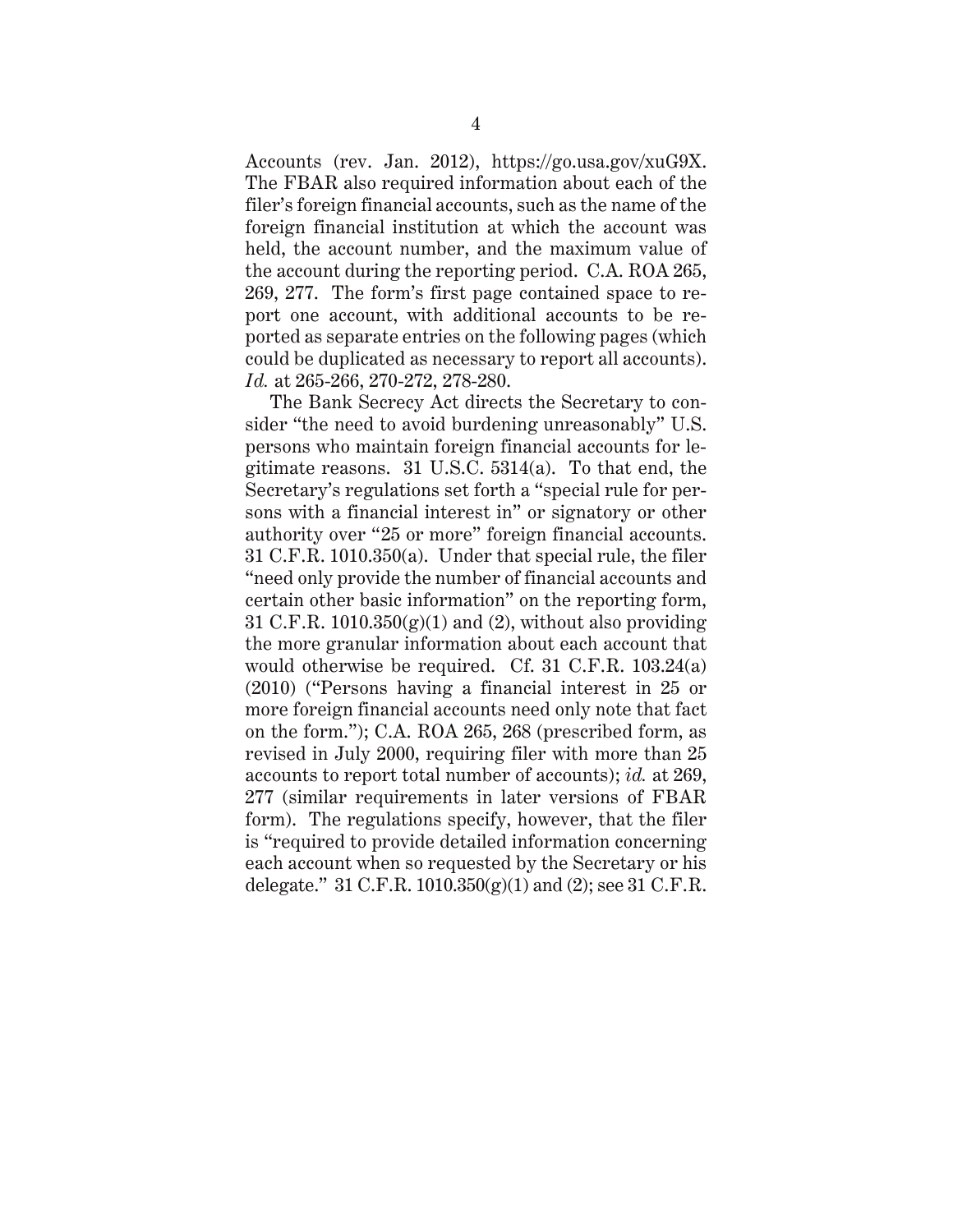103.24(a) (2010) (same); 31 C.F.R. 1010.420 (recordkeeping requirements).

b. Congress authorized the Secretary to "impose a civil money penalty on any person who violates, or causes any violation of, any provision of section 5314." 31 U.S.C.  $5321(a)(5)(A)$ . Section 5314 is the provision, discussed above, under which U.S. persons who transact or maintain relations with foreign financial agencies must keep records and file reports in accordance with regulations promulgated by the Secretary. See p. 2, *supra*.

In general, the "amount of any civil penalty" imposed by the Secretary under Section  $5321(a)(5)(A)$  "shall not exceed \$10,000." 31 U.S.C.  $5321(a)(5)(B)(i)$ . The statute also provides a reasonable-cause exception, under which the Secretary may not impose a penalty "with respect to any violation if \* \*\* such violation was due to reasonable cause" and "the amount of the transaction or the balance in the account at the time of the transaction was properly reported." 31 U.S.C.  $5321(a)(5)(B)(ii)$ . If the violation is willful, the maximum penalty increases from \$10,000 to the greater of either \$100,000 or 50% of "the amount determined under subparagraph (D)." 31 U.S.C.  $5321(a)(5)(C)(i)$ . As relevant here, "in the case of a violation involving a failure to report the existence of an account," the amount determined under Subparagraph (D) is "the balance in the account at the time of the violation." 31 U.S.C.  $5321(a)(5)(D)(ii)$ . The reasonable-cause exception also does not apply to any willful violation. 31 U.S.C.  $5321(a)(5)(C)(ii).$ <sup>3</sup>

<sup>&</sup>lt;sup>3</sup> For violations occurring after November 2, 2015, the maximum penalties have been periodically adjusted to account for inflation. See 87 Fed. Reg. 3433, 3433-3434 & n.1 (Jan. 24, 2022). The current maximum penalty for a non-willful violation is \$14,489. 31 C.F.R.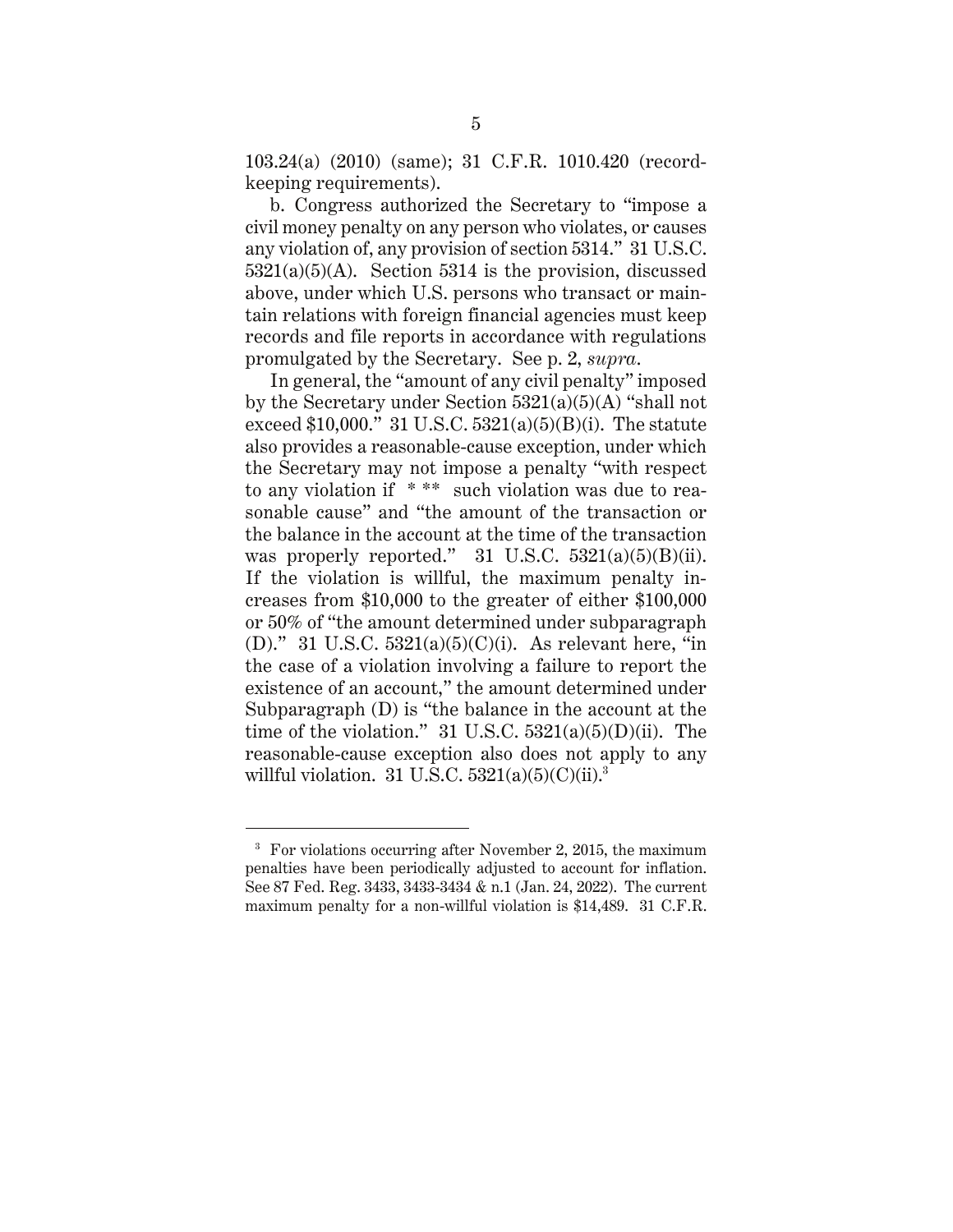2. Petitioner immigrated to the United States from Romania in 1982 and became a naturalized U.S. citizen in 1987. Pet. App. 5a. In 1990, petitioner returned to Romania and became a successful businessman and investor, "earn[ing] millions of dollars and acquir[ing] interests in a diverse array of companies, including real estate, hotels, restaurants, construction, aquaculture, logging, and manufacturing." *Ibid.* Among other ventures, petitioner negotiated with the Romanian government to purchase government assets, and he used holding companies in London and Geneva to conduct his affairs. *Ibid.*; see *id.* at 28a. Petitioner had an ownership interest in at least 38 different companies while working in Romania, and he "generated over \$70 million in total income through his various foreign businesses and investment ventures." *Id.* at 29a; see C.A. ROA 482-483, 689. "To manage his growing wealth," petitioner maintained "dozens of bank accounts in Romania, Switzerland, and Liechtenstein," in some instances "using numbered accounts to hide his name" as the account holder. Pet. App. 5a (brackets and internal quotation marks omitted); see C.A. ROA 676-678.

During the years he lived in Romania, petitioner who remained a U.S. citizen—sometimes filed a U.S. income tax return, but he failed to file a return in many of the years. Pet. App. 28a; see 26 C.F.R. 1.1-1(b) (federal income tax obligations generally apply to "all citizens of the United States, wherever resident \* \* \* whether the income is received from sources within or without the United States"). Petitioner did not file an FBAR to report any of his foreign bank accounts for any year while he was living in Romania. Pet. App. 6a.

<sup>1010.821(</sup>b). This brief uses the non-adjusted amount that was applicable to each of petitioner's violations.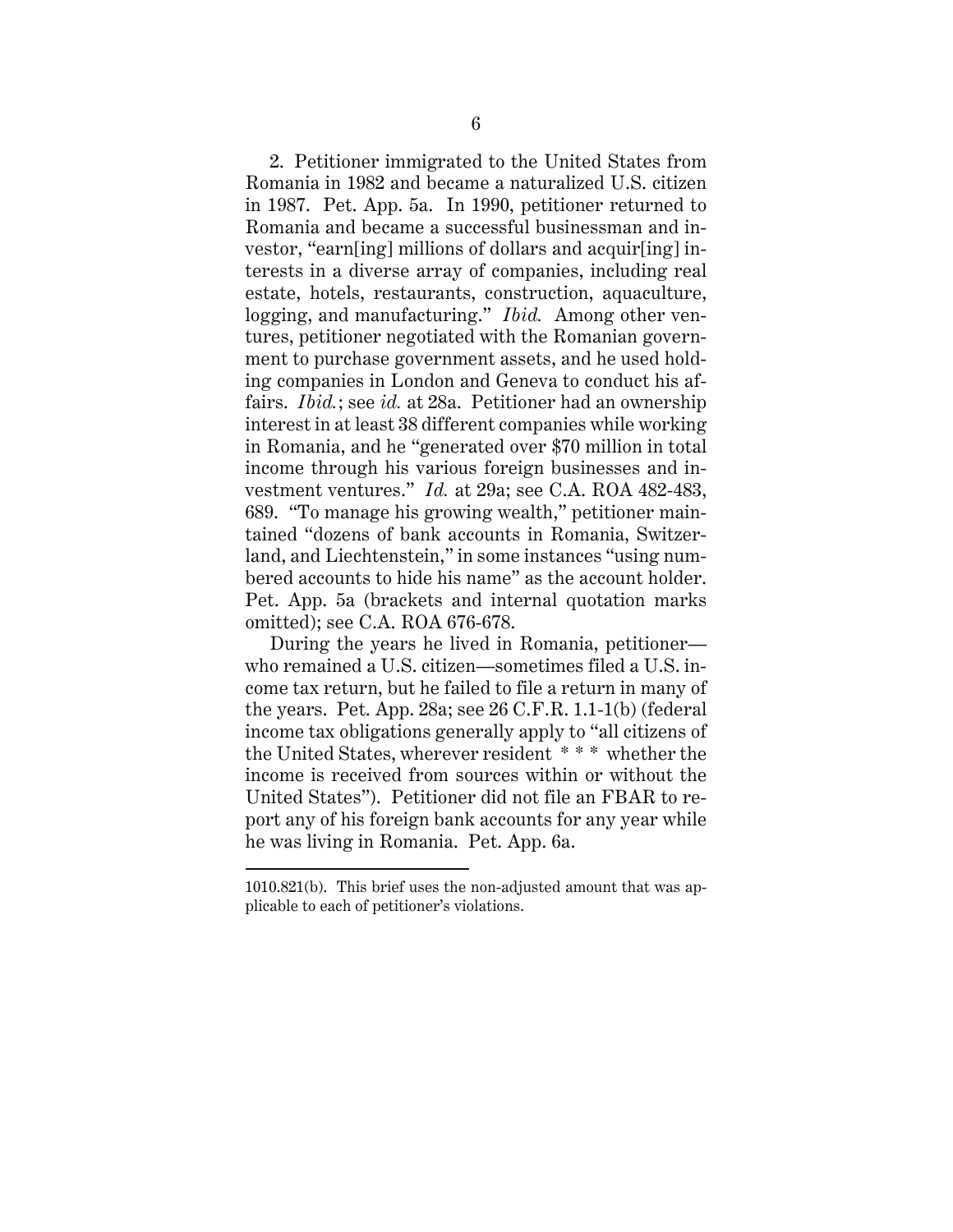Petitioner returned to the United States in 2011 and maintains that he first learned of his foreign-account reporting obligations after his return. Pet. App. 6a; see C.A. ROA 437. In May 2012, petitioner filed untimely FBARs for calendar years 1996-2010 and a timely FBAR for 2011. C.A. ROA 420-435. Each of those forms was inaccurate and incomplete: "[T]hey listed only his largest account," rather than all of his foreign financial accounts, and they "incorrectly stated he did not have an interest in twenty-five or more qualifying accounts." Pet. App. 6a. After hiring a new accountant, petitioner "filed corrected FBARs for the years 2007 to 2011, as penalties for prior years were time-barred." *Ibid.* (citing the six-year limitations period in 31 U.S.C.  $5321(b)(1)$ ).

On petitioner's corrected FBARs, he reported having a financial interest in more than 50 foreign financial accounts for each year from 2007 to 2011. Pet. App. 6a. Petitioner's previously unreported foreign accounts had the following high balances during the years at issue:

| Year | # Accts. | <b>Aggregate High Balance</b> |
|------|----------|-------------------------------|
| 2007 | 61       | \$10,127,860                  |
| 2008 | 51       | \$10,420,152                  |
| 2009 | 53       | \$3,053,884                   |
| 2010 | 53       | \$16,058,319                  |
| 2011 | 54       | \$15,137,405                  |

Pet. App. 34a; see C.A. ROA 607.

In 2017, the IRS assessed a civil penalty of \$10,000 against petitioner for each of the unreported foreign financial accounts listed above, for each year in which petitioner failed to report the account. Pet. App. 6a. The total assessed penalty was \$2,720,000. *Ibid.* In as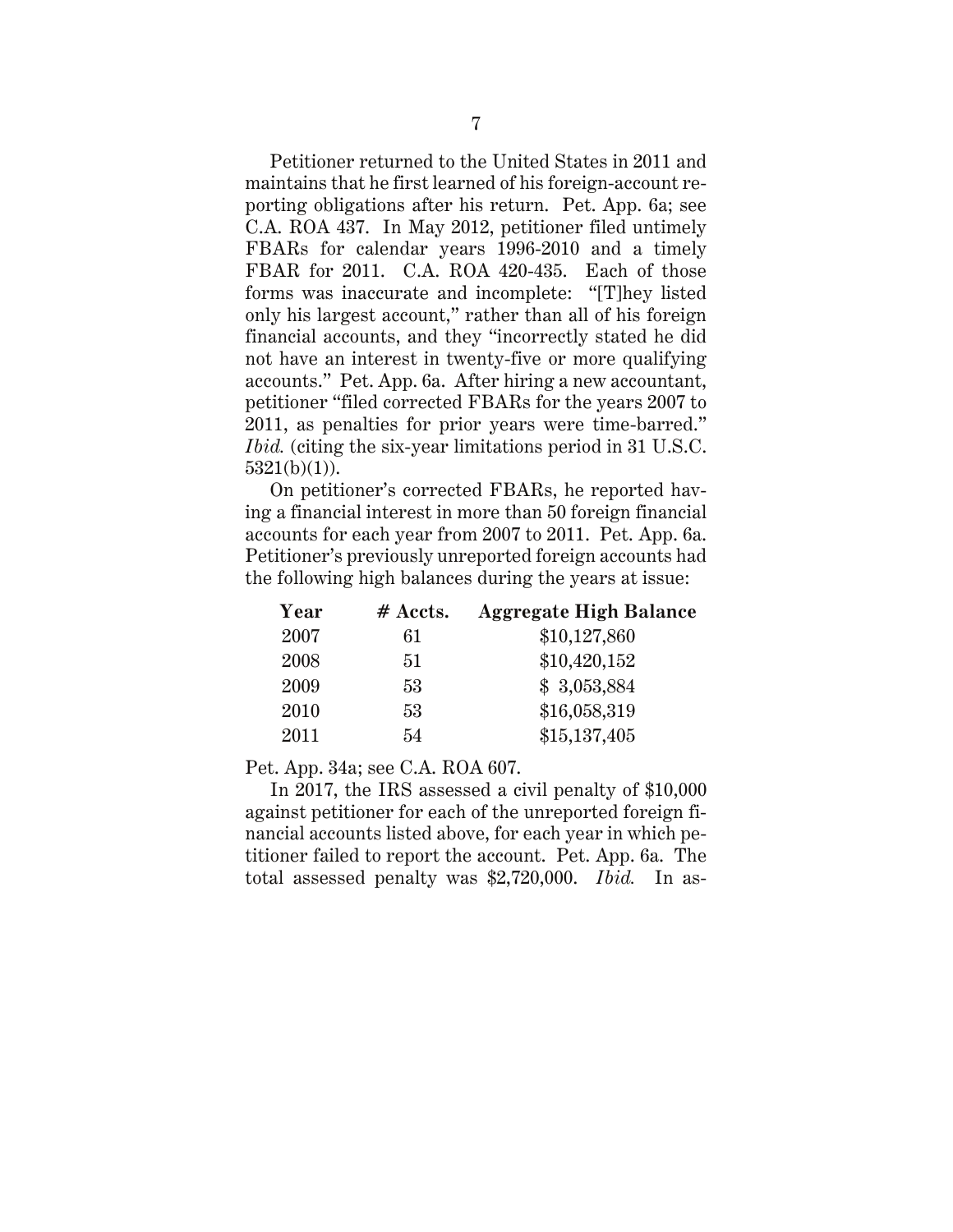sessing those penalties, the IRS invoked the Secretary's authority to assess a civil penalty of up to \$10,000 for each non-willful violation of Section 5314. *Id.* at 34a; see 31 U.S.C.  $5321(a)(5)(A)$  and (B)(i).

The IRS explained to petitioner that it had chosen to impose the maximum available civil penalty for nonwillful violations based on a number of factors, including that petitioner appeared to be using nominee account holders to "hid[e] receipt of cash of unknown sources from Romanian authorities and/or U.S. authorities"; petitioner did not cooperate fully with the IRS's investigation; and petitioner had taken other steps that indicated an effort "to intentionally conceal the reporting of income, assets, or foreign activities." C.A. ROA 587, 591; see *id.* at 570-594. Although petitioner claimed to have first learned of his obligation to report his foreign accounts upon returning to the United States in 2011, the IRS observed that he was a "sophisticated businessman" and that he "had the means to hire competent advisors knowledgeable in U.S. taxation." *Id.* at 585, 586. Moreover, the IRS noted that petitioner had filed U.S. income tax returns for six of the taxable years in which he was living in Romania, and the Form 1040 that he filed for those years had required him to answer a question "regarding whether he had foreign financial accounts and whether he had a requirement to file an FBAR." *Id.* at 577.

3. In 2019, the government brought this civil action in the Northern District of Texas to recover the penalties assessed against petitioner, along with associated late-payment penalties and interest. Pet. App. 6a; see 31 U.S.C. 5321(b)(2)(A). "During discovery, [petitioner] admitted that he was obligated to report 51 accounts in 2007, 43 in 2008, 42 in 2009, 41 in 2000, and 43 in 2011,"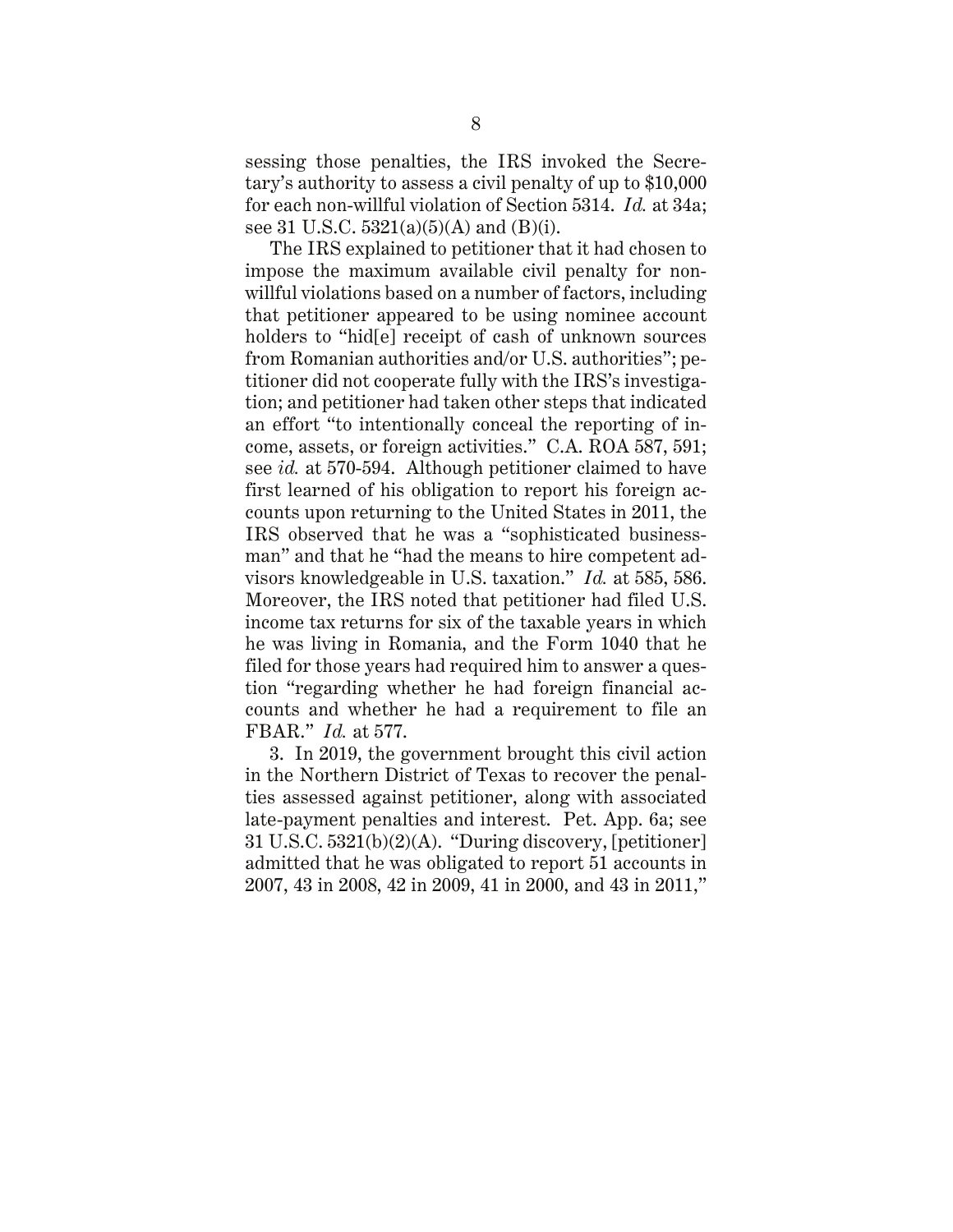while disputing his interest in other accounts. Pet. App. 6a. The government moved for partial summary judgment with respect to the assessed penalties for the accounts that petitioner conceded he was obligated to report. *Id.* at 6a-7a. Petitioner filed a cross-motion for summary judgment, arguing in relevant part that the statute capped the amount of penalties that could be assessed against him for a non-willful violation at \$10,000 per FBAR form that he failed to file. *Ibid.* Petitioner also argued that he had reasonable cause for failing to report his foreign accounts. *Ibid.*

The district court held that Section  $5321(a)(5)(B)(i)$ 's \$10,000 ceiling on civil penalties for a non-willful violation applies "to each FBAR form not timely or properly filed rather than to each foreign financial account maintained but not timely or properly reported." Pet. App. 39a. The court observed that Section  $5321(a)(5)(A)$  authorizes a penalty of up to \$10,000 "on any person who violates" Section 5314, which in turn requires the Secretary to adopt implementing regulations. *Id.* at 40a (citation omitted). The court therefore reasoned that the civil penalties authorized in Section  $5321(a)(5)$  "attach" to "violations of the \* \* \* implementing regulations." *Ibid.* But the court nonetheless concluded that the only violation for which civil penalties are "contemplated" is the "failure to file an annual FBAR," *id.* at 41a, which the court viewed as constituting a single violation no matter how many foreign accounts a filer fails to disclose, see *id.* at 41a-49a. The court separately concluded that petitioner lacked reasonable cause for failing to comply with his reporting obligations for 2007 to 2010. *Id.* at 57a-63a.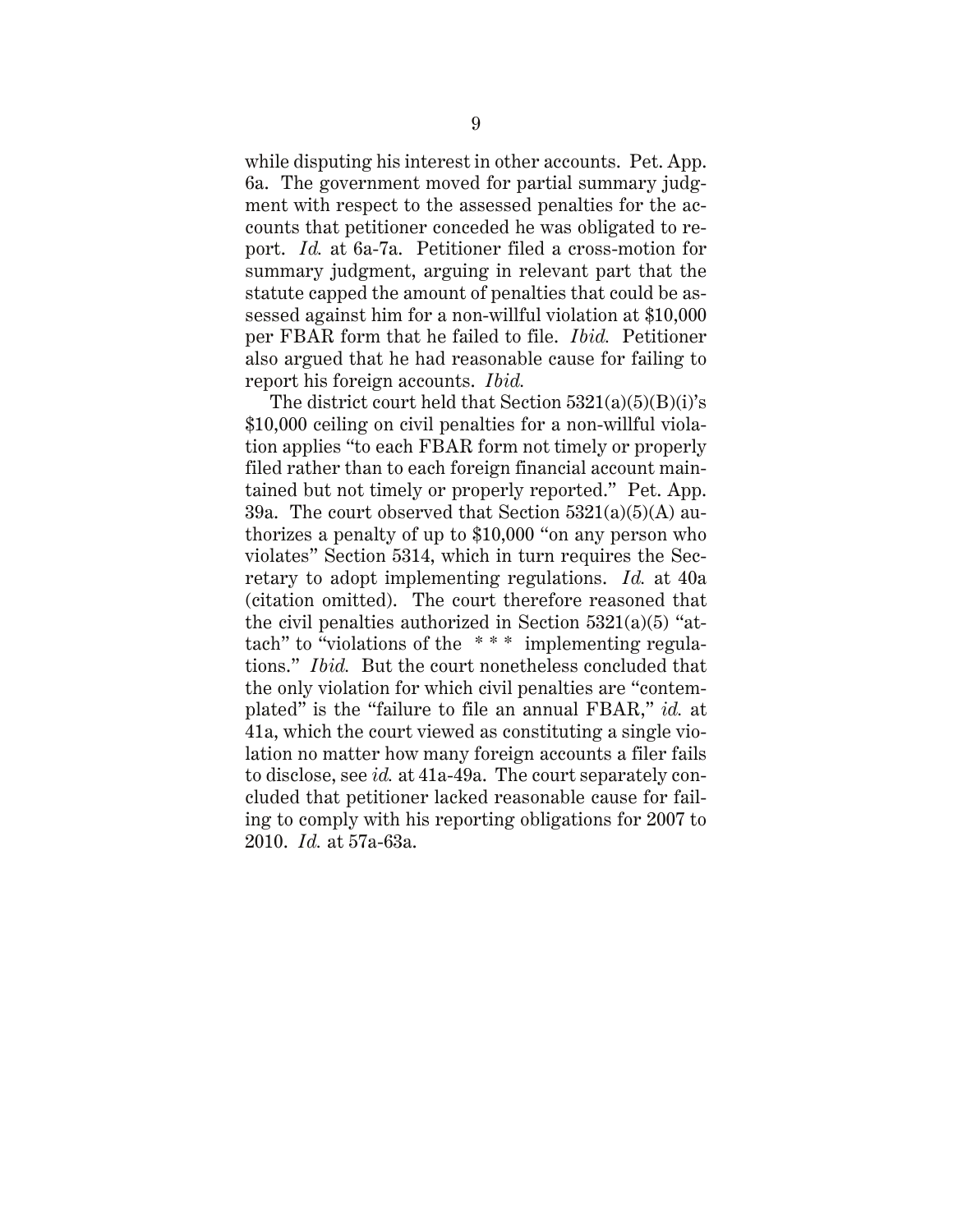The district court's summary-judgment decision did not resolve petitioner's asserted reasonable-cause defense for 2011. See C.A. ROA 1647. After petitioner withdrew that defense, *id.* at 1648, the court entered a final judgment requiring him to pay a penalty of \$10,000 for each of the five FBARs that he failed to file from 2007 to 2011, plus late-payment penalties and interest. Judgment 1-3. Petitioner appealed, and the government cross-appealed. Pet. App. 7a.

4. The court of appeals affirmed in part and reversed, vacated, and remanded in part. Pet. App. 1a-26a. It affirmed the district court's grant of summary judgment against petitioner on his reasonable-cause defense, *id.* at 8a-14a, concluding that petitioner "did not exercise ordinary business care and prudence" because he "conceded he put no effort into ascertaining and fulfilling his reporting obligations," *id.* at 12a. With respect to the amounts of the assessed penalties, the court of appeals disagreed with the district court and held that "each failure to report a qualifying foreign account constitutes a separate \* \* \* violation" for which the Secretary may assess a civil penalty of up to \$10,000. *Id.* at 2a; see *id.* at 14a-25a.

The court of appeals viewed the penalty issue as turning on a proper assessment of "what constitutes a 'violation' of section 5314: the failure to file an FBAR \* \* \* or the failure to report an account." Pet. App. 14a. After reviewing the "text, structure, history, and purpose" of Section 5314, the court determined that "the 'violation' of section 5314 contemplated by section  $5321(a)(5)(A)$  is the failure to report a qualifying account, not the failure to file an FBAR." *Id*. at 25a. The court explained that both Section 5314 and the Secre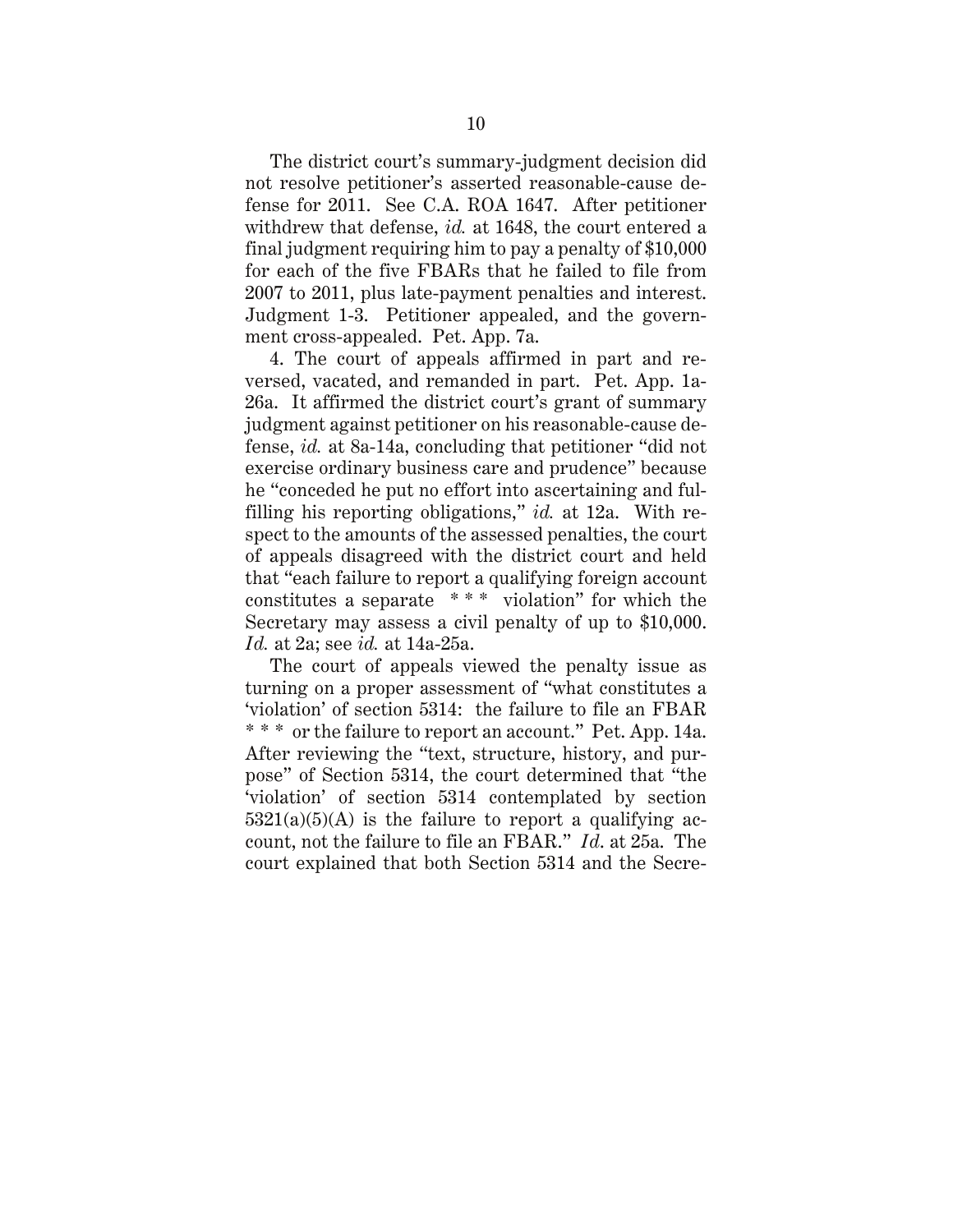tary's regulations distinguish between the "substantive" obligation of U.S. persons to "'report[]'" any relations they maintain "'with a foreign financial agency,'" *id.* at 17a (quoting 31 U.S.C. 5314(a)), and "procedural" obligations about the format, timing, and content of the reports, *ibid.*—which Congress largely left to the Secretary's discretion. See 31 U.S.C. 5314(a) (stating that the required reports "shall contain [certain] information in the way and to the extent the Secretary prescribes"). The court therefore concluded that the term "violation" in Section  $5321(a)(5)(A)$  "most naturally" reads as referring to the statutory requirement to report each account—not the regulatory requirement to file FBARs in a particular manner." Pet. App. 18a-19a.

The court of appeals explained that its reading of "violation" in Section  $5321(a)(5)(A)$  is also supported by the use of that term in adjacent provisions. Pet. App. 20a. For example, the maximum penalty for a willful failure to report a foreign account is the greater of \$100,000 or 50% of "the balance in the account at the time of the violation." 31 U.S.C. 5321(a)(5)(D)(ii); see 31 U.S.C.  $5321(a)(5)(C)(i)$ . As the court explained, that "language" plainly describes a 'violation' in terms of a failure to report \* \* \* an account," not failure to file an FBAR. Pet. App. 20a-21a. Invoking "the presumption of consistent usage," the court reasoned that "[i]f a willful violation of section 5314 in subsection (C) involves failing to report a transaction or an account, then presumably so too does a non-willful violation of section 5314 in subsection (A)." *Id.* at 21a; see *id.* at 22a-23a (discussing similar account-specific usage of the term "violation" in the reasonable-cause provision).

The court of appeals acknowledged that, in construing Section  $5321(a)(5)$  to authorize a penalty of up to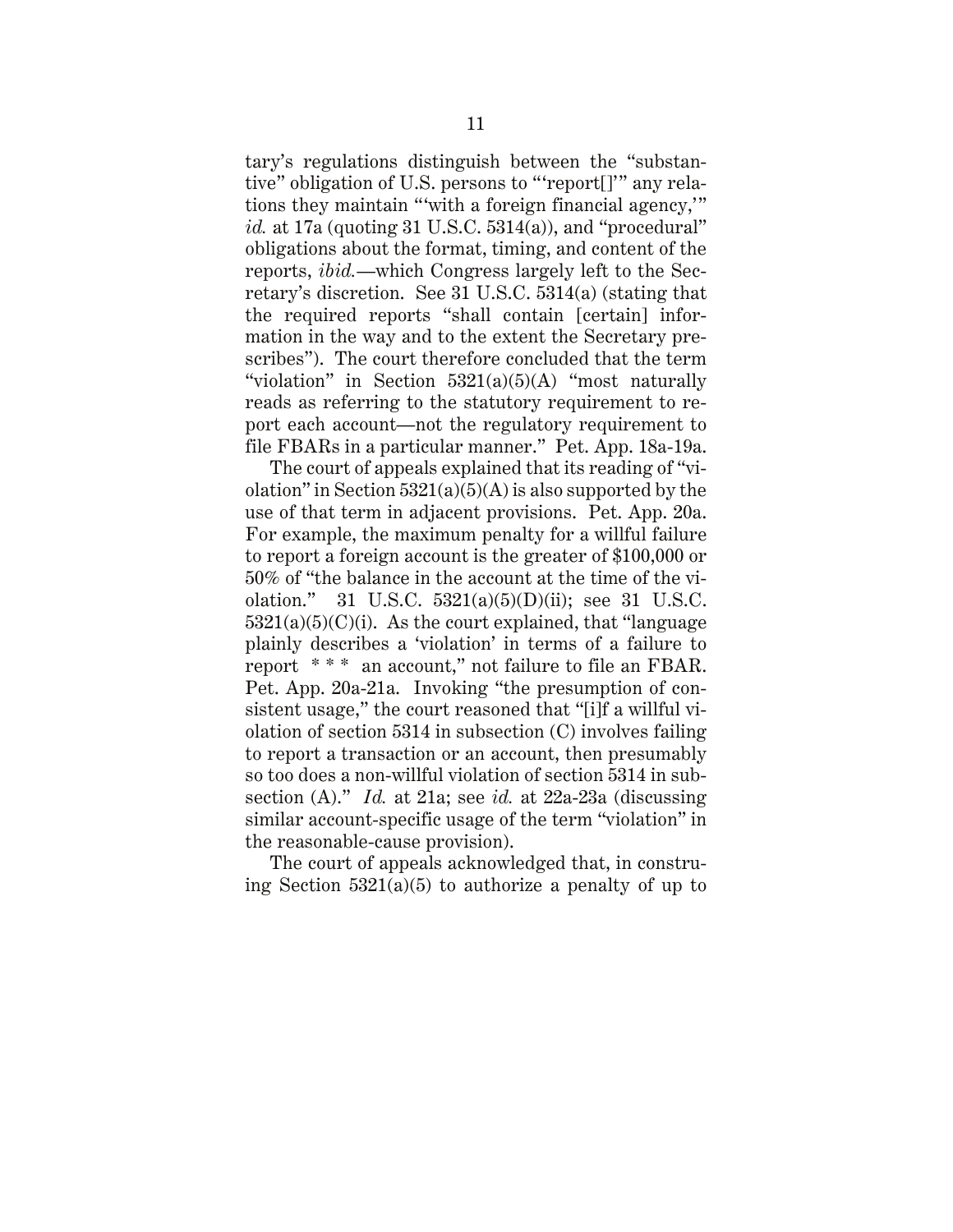\$10,000 for each unreported foreign account, the court was "part[ing] ways with a recent Ninth Circuit panel." Pet. App. 2a (citing *United States* v. *Boyd*, 991 F.3d 1077, 1080-1086 (9th Cir. 2021)). The court indicated that it instead agreed with the dissenting opinion in that case, which had urged a similar "per-account view" of the penalty provision. *Ibid.* (citing *Boyd*, 991 F.3d at 1086-1091 (Ikuta, J., dissenting)); see *id.* at 17a, 18a, 21a (citing Judge Ikuta's dissenting opinion in *Boyd*).

The court of appeals remanded the case to the district court for further proceedings consistent with the per-account interpretation of the penalty provision. Pet. App. 26a. The district court in turn has stayed further proceedings pending the disposition of the instant petition for a writ of certiorari. D. Ct. Doc. 101 (Apr. 6, 2022).

#### **DISCUSSION**

<span id="page-15-0"></span>The court of appeals correctly determined that the Bank Secrecy Act authorizes the Secretary of the Treasury to impose a civil penalty of up to \$10,000 on a U.S. person for each foreign financial account that the person fails to report as required by the Act and its implementing regulations, because each failure to report a qualifying account is a separate "violation," 31 U.S.C.  $5321(a)(5)(A)$ , for which the Secretary may impose a separate penalty. Yet, as petitioner explains (Pet. 13- 25), the decision below conflicts with a recent decision by a divided panel of the Ninth Circuit in *United States* v. *Boyd*, 991 F.3d 1077 (2021). The question presented is important and will often recur, and this case would be an appropriate vehicle in which to address it. Accordingly, the petition for a writ of certiorari should be granted.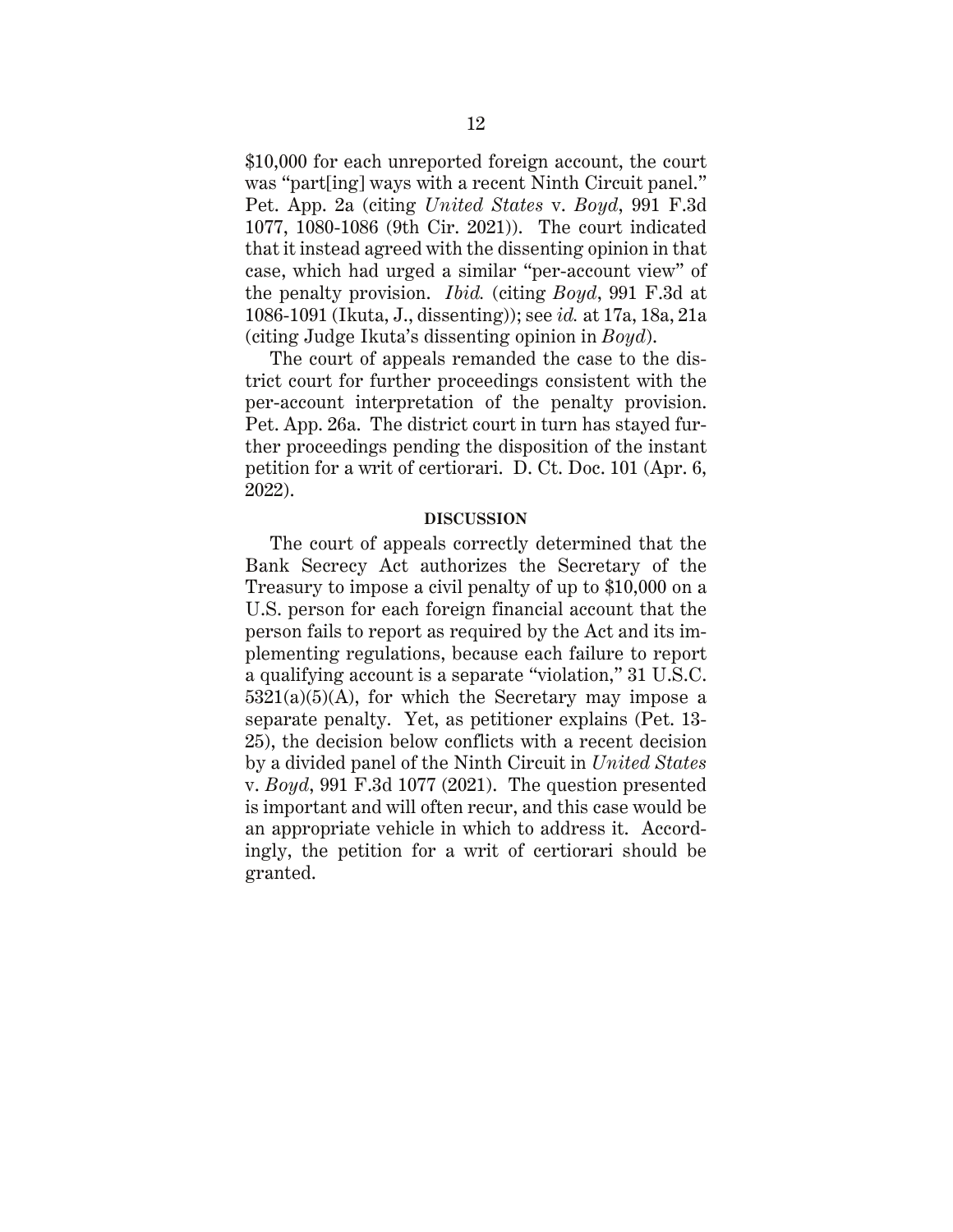1. a. The decision below is correct. As the court of appeals recognized, "the text of sections 5321(a)(5) and 5314 and of the regulations leaves no doubt that each failure to report an account is a separate violation of section 5314 subject to penalty." Pet. App. 23a-24a.

Section  $5321(a)(5)(A)$  authorizes the Secretary to "impose a civil money penalty on any person who violates, or causes any violation of, any provision of section 5314," and Section  $5321(a)(5)(B)(i)$  specifies that "the amount of any civil penalty imposed under" that provision "shall not exceed \$10,000." 31 U.S.C. 5321(a)(5)(A) and (B)(i). Section 5314 directs the Secretary to adopt regulations to require U.S. persons to report financial accounts that they maintain abroad, and the Secretary's implementing regulations require those reports to be made using a single annual form (the FBAR) for all of the filer's accounts. See 31 U.S.C. 5314(a); 31 C.F.R. 1010.350(a); see also pp. 2-4, *supra*. The question presented therefore turns on whether failing to report multiple accounts by failing to file a single annual form constitutes only the single "violation" of failing to file the form or instead multiple distinct "violation[s]" for each unreported account. 31 U.S.C.  $5321(a)(5)(A)$ .

The court of appeals correctly determined that the phrase "violat[ing] \* \* \* any provision of section 5314," 31 U.S.C.  $5321(a)(5)(A)$ , is "most naturally read[]" to mean that each unreported foreign account is a separate violation. Pet. App. 18a. Section 5314 directs the Secretary to require a U.S. person to file a report if the person engages in "a transaction" or maintains "a relation" with a foreign financial agency. 31 U.S.C. 5314(a). Congress's use of the singular ("a relation") indicates that each foreign financial account maintained by a U.S.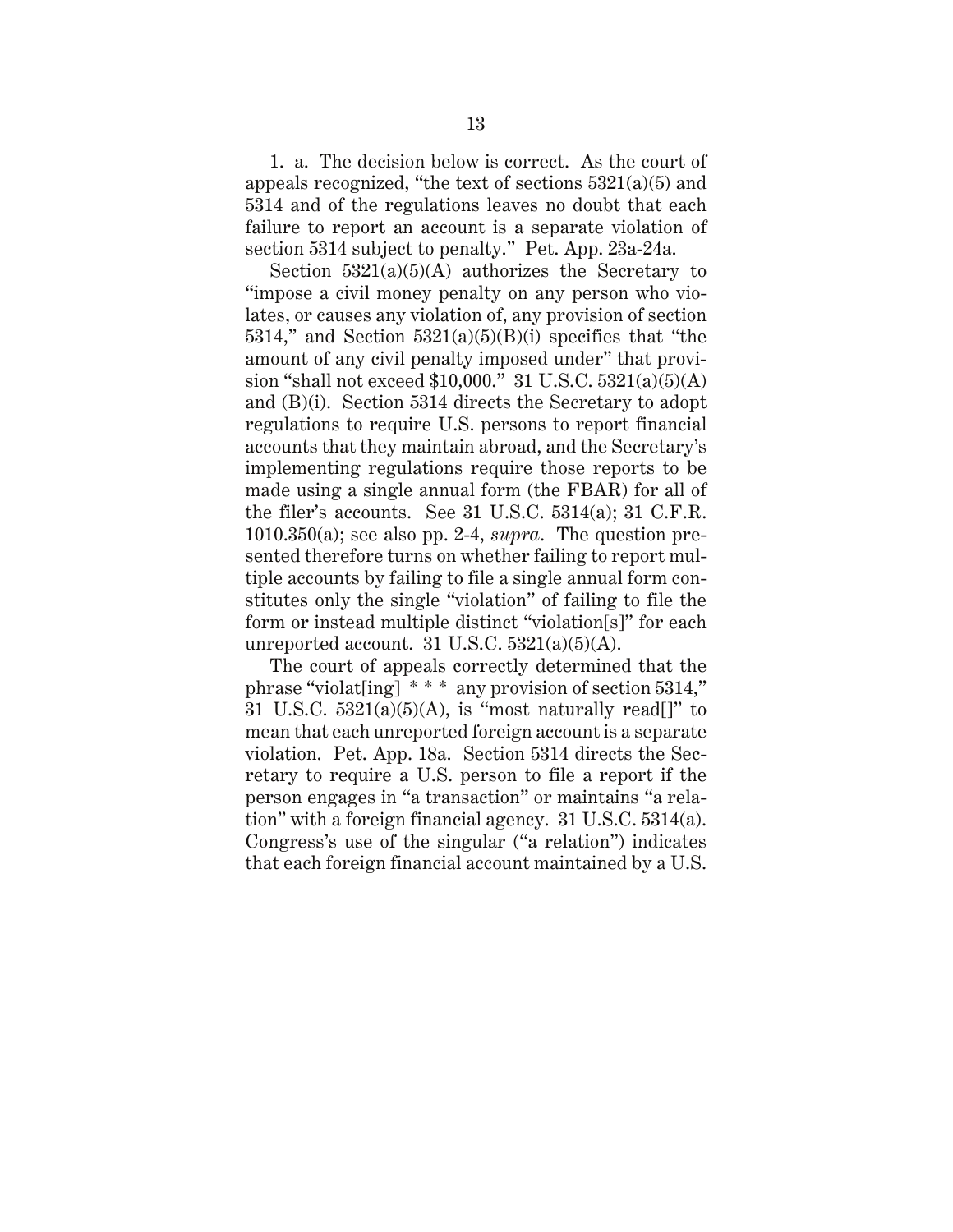person is a distinct and separate matter of federal concern, and the Secretary's implementing regulations confirm that each qualifying account must be reported. 31 C.F.R. 1010.350(a). Treating the failure to file a timely FBAR as a single violation when a U.S. person fails to report multiple foreign accounts would be inconsistent with the statutory and regulatory requirements to report each foreign account.

The essence of the statutory "violation" contemplated by Section  $5321(a)(5)(A)$  is failing to inform the government of the existence of any foreign financial account to which the reporting obligation applies, not failing to file the FBAR form. Indeed, Section 5314 does not specify whether multiple accounts should be reported on a single form or multiple forms. Congress instead left the precise format, timing, and content of the reports to the Secretary's discretion. Pet. App. 19a; see 31 U.S.C. 5314(a) (stating that the required reports "shall contain [certain] information in the way and to the extent the Secretary prescribes"). If the Secretary's regulations had required petitioner to submit a separate FBAR for each of his foreign accounts, the Secretary would have been authorized to impose a separate civil penalty of up to \$10,000 for each undisclosed account even under petitioner's own preferred per-form interpretation. The result should be no different when the Secretary, for administrative convenience, directs that multiple accounts be reported on a single form.

b. Any doubt that each unreported account constitutes a separate "violation" for purposes of Section  $5321(a)(5)(A)$  is dispelled by two adjacent provisions, which use the term "violation" in account-specific ways. First, Section  $5321(a)(5)(B)(ii)$  provides that the Secretary may not impose a civil penalty under Section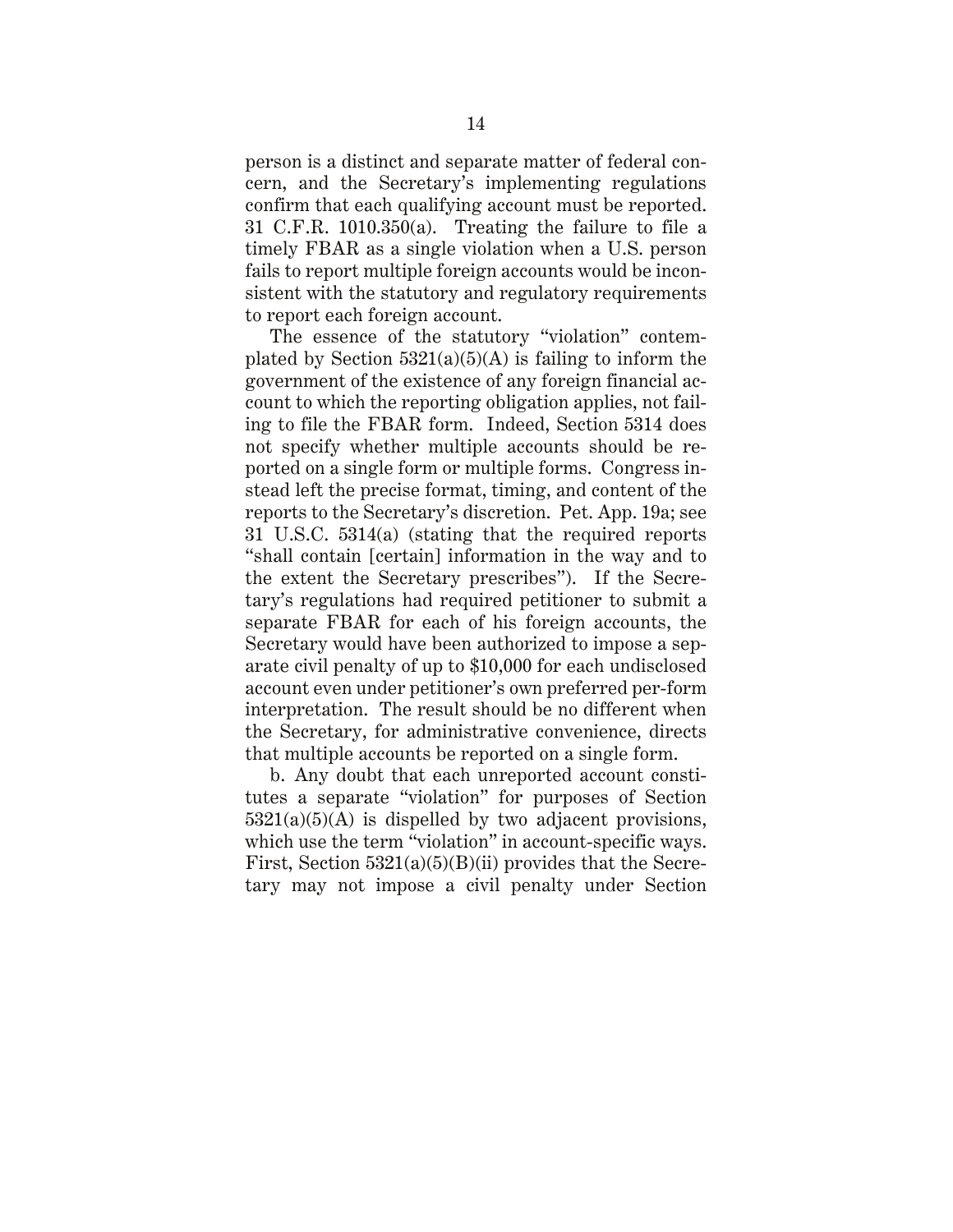$5321(a)(5)(A)$  "with respect to any violation" if "such violation" was due to reasonable cause and "the balance in the account" was properly reported. 31 U.S.C.  $5321(a)(5)(B)(ii)(I)$  and (II). That language "equates a 'violation' with failing to report \* \* \* the balance" in a discrete account. Pet. App. 22a. If a U.S. person had reasonable cause for failing to report two accounts but only properly reported the balance of one of them, the statute would provide a reasonable-cause defense with respect to one unreported account (*i.e.*, one violation) but not the other—even if both accounts should have been reported on the same FBAR. Second, Subparagraphs  $(C)$  and  $(D)$  of Section 5321(a)(5) prescribe a maximum penalty for a willful "violation involving a failure to report the existence of an account" that depends on "the balance in the account at the time of the violation." 31 U.S.C.  $5321(a)(5)(D)(ii)$ . That language "plainly describes a 'violation' in terms of a failure to report \* \* \* an account," not a failure to file an FBAR. Pet. App. 21a.

Congress's use of the term "violation" in those other provisions in a manner that presupposes that each unreported account is a separate violation confirms that "violation" carries a similar account-specific connotation in Section  $5321(a)(5)(A)$ . "A term appearing in several places in a statutory text is generally read the same way each time it appears." *Ratzlaf* v. *United States*, 510 U.S. 135, 143 (1994); see, *e.g.*, *IBP, Inc.* v. *Alvarez*, 546 U.S. 21, 34 (2005) (invoking "the normal rule of statutory interpretation that identical words used in different parts of the same statute are generally presumed to have the same meaning"). Indeed, the reasonable-cause provision not only uses the same term ("violation") in an account-specific way but also uses it to refer to *the very*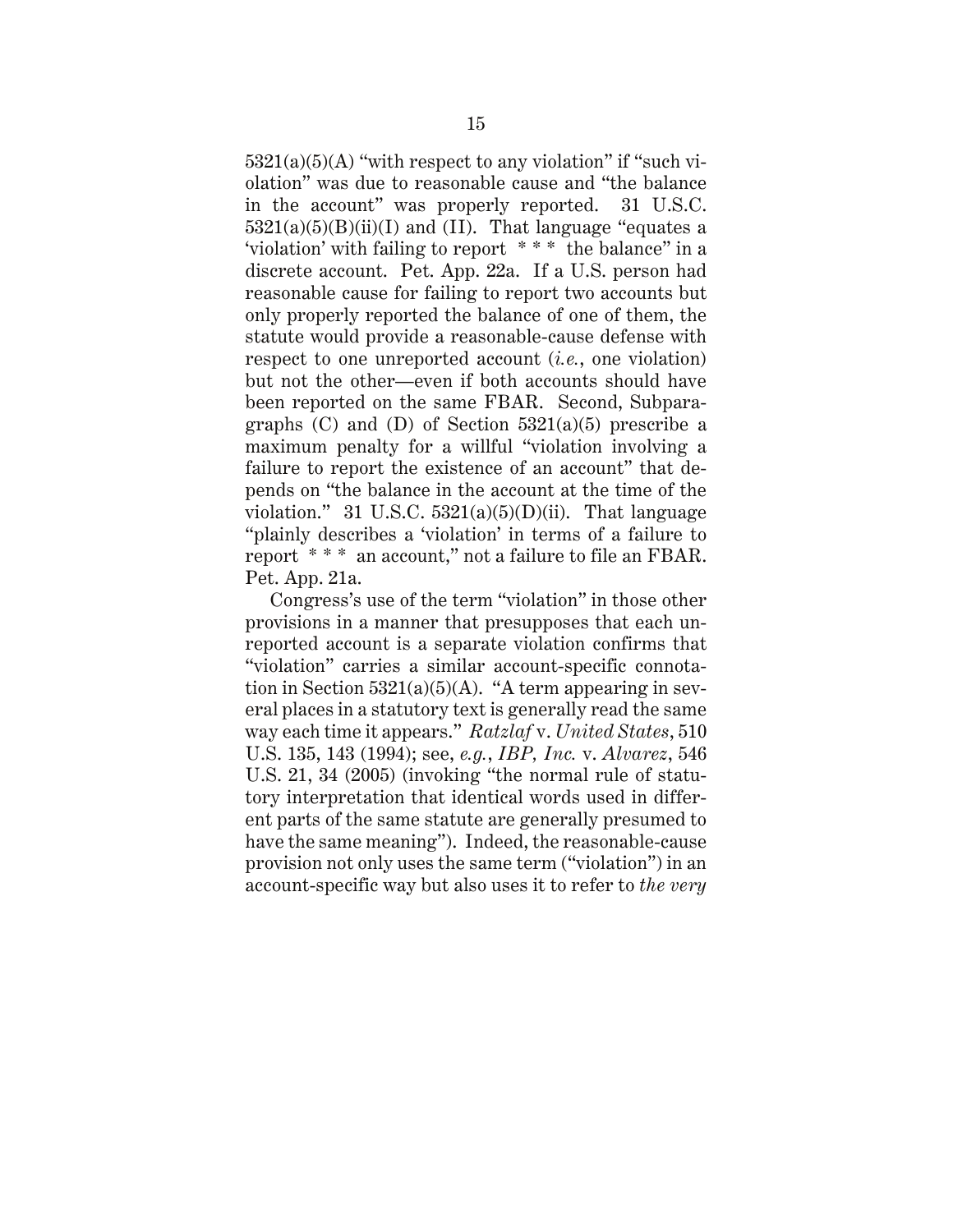*same violation* for which a penalty is authorized under Section  $5321(a)(5)(A)$ . Reading the two provisions as a whole, the Secretary may impose a civil penalty for "any violation" of Section 5314, but not if "such violation" was due to reasonable cause and the "balance in the account" was properly reported. 31 U.S.C.  $5321(a)(5)(A)$ and  $(B)(ii)(I)-(II)$ .

c. The purpose and history of the statute point in the same direction. See Pet. App. 25a. Congress enacted what is now Section 5314 as part of the Bank Secrecy Act, after hearing extensive evidence that the unavailability of foreign bank records to U.S. law enforcement was facilitating civil and criminal violations of U.S. law. See *California Bankers Ass'n* v. *Shultz*, 416 U.S. 21, 26 (1974). The Act's reporting requirements were designed to ensure the availability of information that Congress viewed as "highly useful in \*\*\* criminal, tax, or regulatory investigations." 31 U.S.C. 5311(1)(A). Petitioner's crabbed understanding of the Secretary's authority to impose civil penalties for violations of Section 5314 would contravene those purposes by significantly curtailing the deterrent effect of the penalties.

Petitioner's contrary interpretation also makes little practical sense. His approach would treat a failure to report one foreign account the same way as his own failure to report dozens of such accounts, as long as the failures occur in a single year and therefore involve only a single deficient FBAR. Under the government's interpretation, by contrast, the statute gives the Secretary appropriate leeway to calibrate civil penalties to reflect the more serious failure to report multiple accounts. The Secretary may also choose, in appropriate cases, to impose a penalty of less than \$10,000 when a person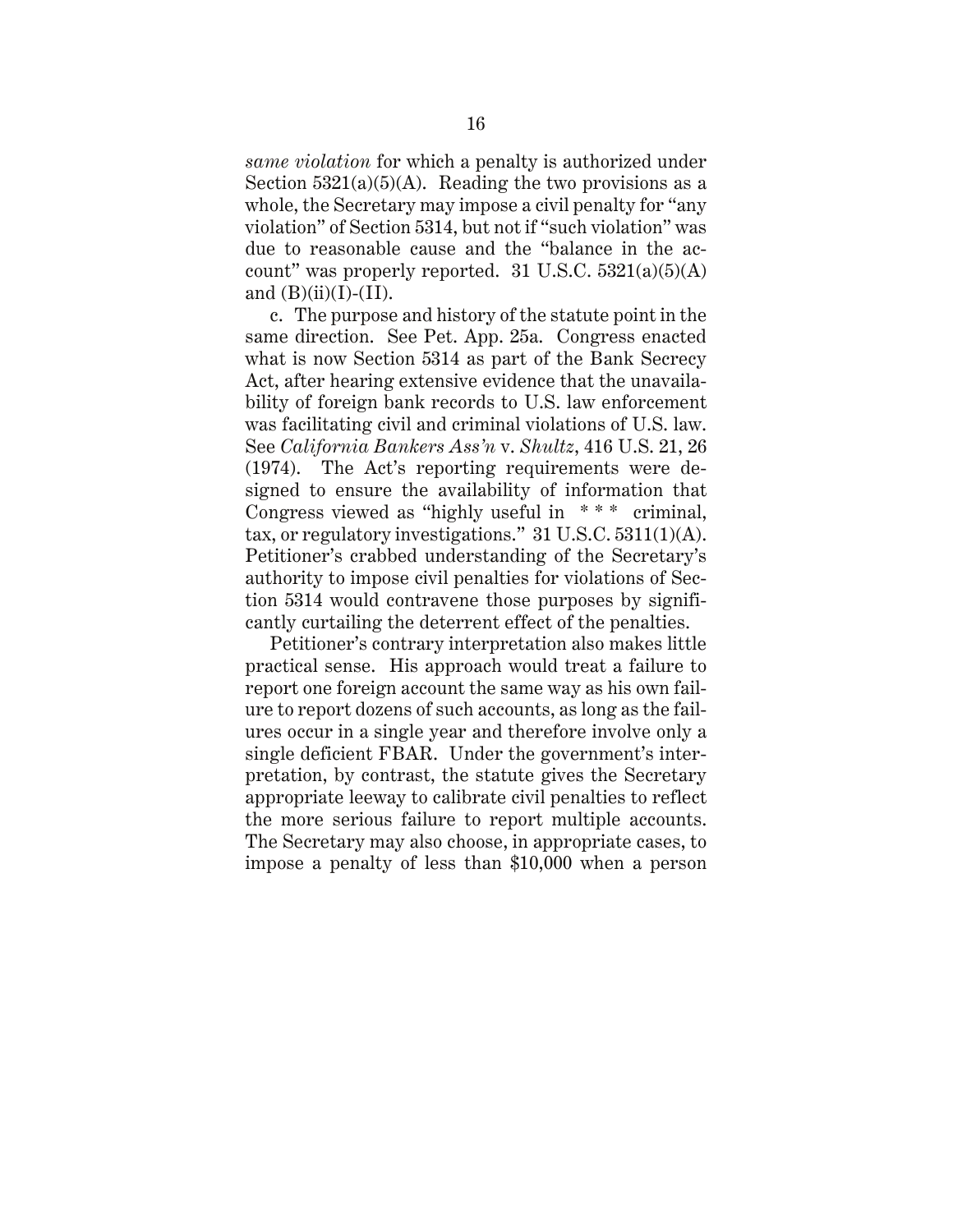commits multiple violations by failing to disclose multiple accounts, as Section  $5321(a)(5)(B)(i)$  prescribes only the *maximum* penalty for each non-willful violation.

2. Petitioner is correct in contending (Pet. 13-25) that the decision in this case conflicts with a recent decision by a divided panel of the Ninth Circuit in *United States* v. *Boyd*, *supra*, as the decision below acknowledged, see Pet. App. 2a ("we part ways with [*Boyd*]"). The Ninth Circuit case involved a U.S. citizen who filed an untimely but accurate FBAR to report her financial interest in multiple foreign bank accounts. *Boyd*, 991 F.3d at 1079. The IRS determined that she had committed 13 non-willful violations—"one violation for each account she failed to timely report"—and imposed civil penalties totaling about \$47,000. *Ibid.* The district court in that case agreed with the government that the Secretary may impose "one penalty for each nonreported account," *ibid.*, but the Ninth Circuit reversed. The majority concluded that "[t]he statute, read with the regulations, authorizes a single non-willful penalty for the failure to file a timely FBAR." *Id.* at 1079-1080; see *id.* at 1083 ("In sum, under the statutory and regulatory scheme, Boyd's conduct amounts to one violation, which the IRS determined was non-willful. \*\*\* Because Boyd committed a single non-willful violation, the IRS may impose only one penalty not to exceed \$10,000.").

Judge Ikuta dissented. *Boyd*, 991 F.3d at 1086-1091. She would have held that "any failure to report a foreign account is an independent violation, subject to independent penalties." *Id.* at 1089-1090; see *id.* at 1090 (stating that "the requirement to report an account and the requirement to file a reporting form are distinct, and the violation of § 5314 described in § 5321 includes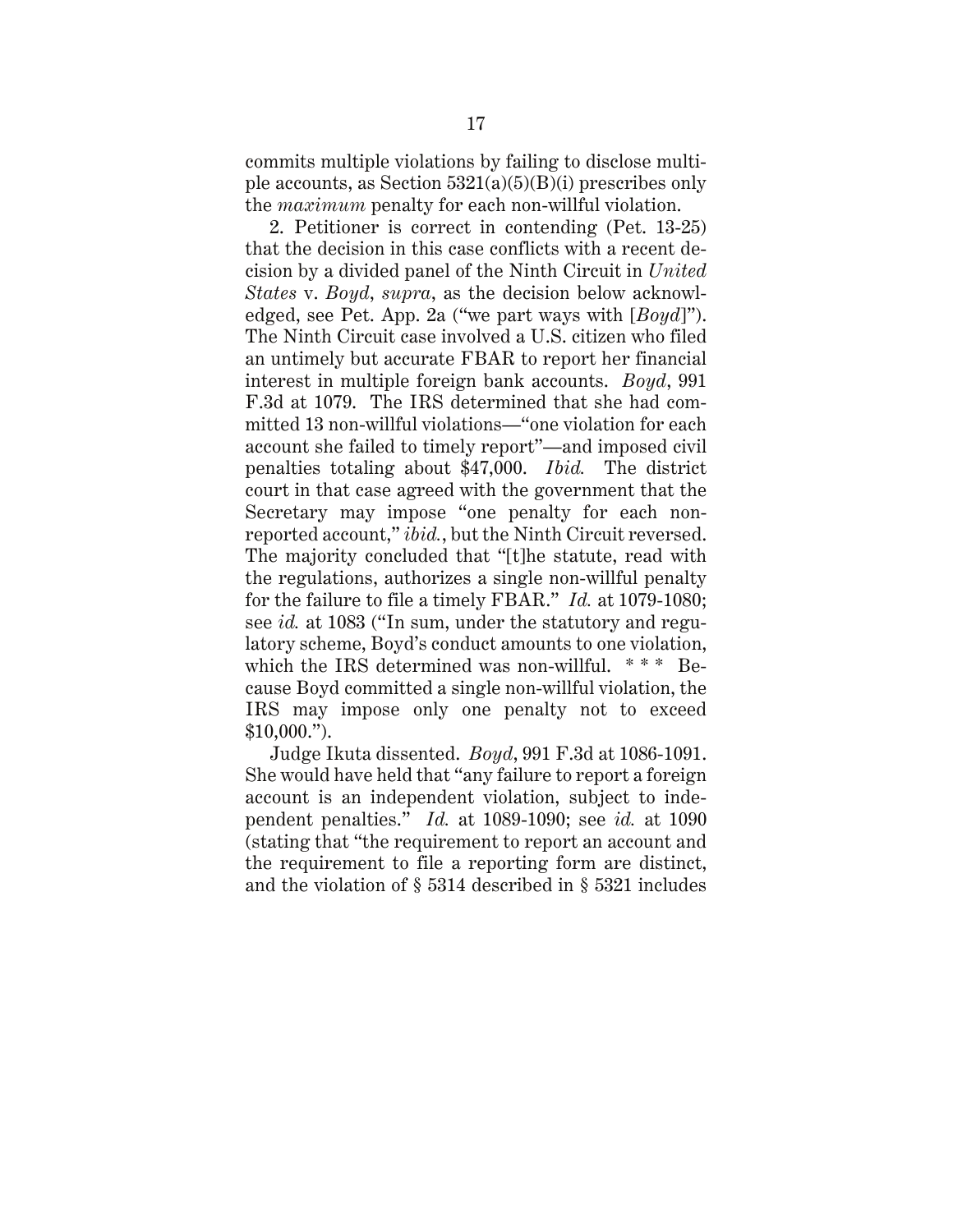the failure to report the existence of an account"). And Judge Ikuta emphasized that adjacent provisions of the same statute use the term "violation" to refer to a failure to disclose a specific account. See *id.* at 1090-1091 ("Nothing in the language of § 5321 suggests that Congress wanted the word 'violation' to have a different meaning in different subparagraphs.").

*Boyd* involved the filing of a single "late but accurate FBAR," 991 F.3d at 1079—unlike this case, where petitioner's initial FBARs were untimely, incomplete, and inaccurate, see Pet. App. 6a. The majority in *Boyd* stated that it was "not presented" with the "different factual scenario" in which "an individual first fail[s] to timely file an FBAR, and then file[s] an inaccurate one." 991 F.3d at 1083. But the decision does not appear to be distinguishable on that basis. In stating that it was not presented with a circumstance in which a person fails to file a timely FBAR and then files an inaccurate one, the majority appears to have been leaving open the possibility that those facts might give rise to two separate violations rather than one. See *ibid.* The majority elsewhere made clear that it was conclusively rejecting the per-account interpretation of the term "violation" that the Fifth Circuit adopted here. Compare *Boyd*, 991 F.3d at 1080, 1082, 1083-1084, with Pet. App. 2a.

3. The division of authority between the Fifth and Ninth Circuits on the question presented is recent, and no other court of appeals has yet addressed whether the Secretary may assess a civil penalty of up to \$10,000 for each foreign account that a U.S. person fails to report on a single FBAR. 4 Nonetheless, the question pre-

<sup>4</sup> The decision below stated (Pet. App. 2a n.1) that the Fourth Circuit has "suggested that it would take a per-form view" in *United*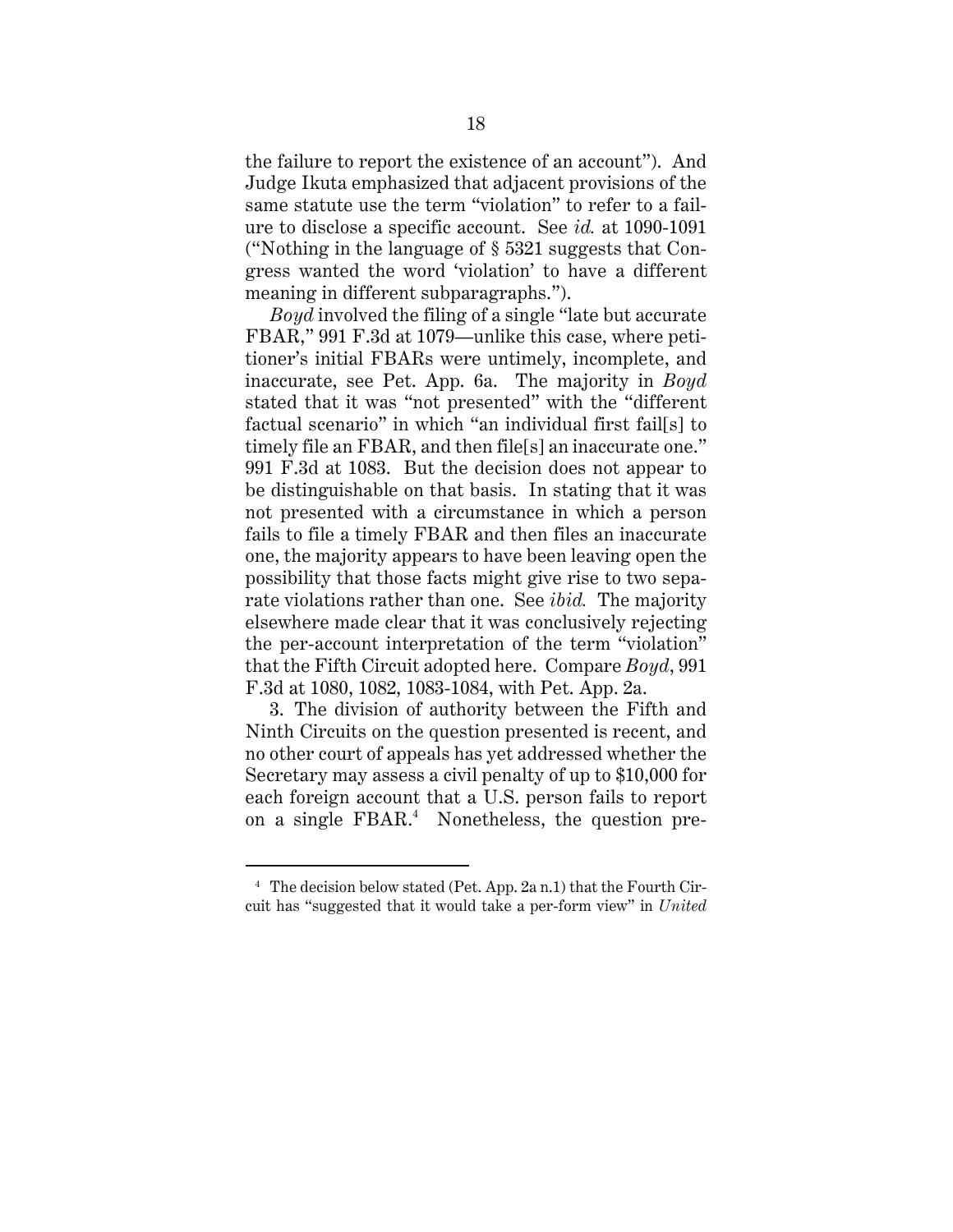sented is important and likely to recur, and the government agrees with petitioner that the issue—a fairly straightforward and discrete question of statutory construction—warrants this Court's review at this time.

In enacting the Bank Secrecy Act, Congress determined that bringing to light offshore bank accounts in which U.S. persons hold a financial interest is an important means of deterring tax evasion, money laundering, and other financial misdeeds. See *California Bankers Ass'n*, 416 U.S. at 27 (noting Congress's animating concern "about a serious and widespread use of foreign financial institutions, located in jurisdictions with strict laws of secrecy as to bank activity, for the purpose of violating or evading domestic criminal, tax, and regulatory enactments"). In turn, the Secretary's "power to impose penalties on Americans who fail to keep records and file reports on transactions or accounts with foreign financial agencies" is an important means of ensuring compliance with the Act's reporting and recordkeeping requirements. *Boyd*, 991 F.3d at 1087 (Ikuta, J., dissenting). The erroneous decision in *Boyd* threatens to significantly weaken the deterrent effect of the penalty provisions within the Ninth Circuit.

*States* v. *Horowitz*, 978 F.3d 80 (2020). In the opening paragraph of its decision in *Horowitz*, the Fourth Circuit observed that "[a]ny person who fails to file an FBAR is subject to a maximum civil penalty of not more than \$10,000." *Id.* at 81. But the court was merely contrasting the available penalties for willful and non-willful violations, to set the stage for its discussion about issues of willfulness. The court did not resolve the question presented here, nor did it intimate any view on that question. Several district courts in different circuits, however, have addressed the question and adopted contrary readings. See Pet. App. 2a n.1; Pet. 22-23.